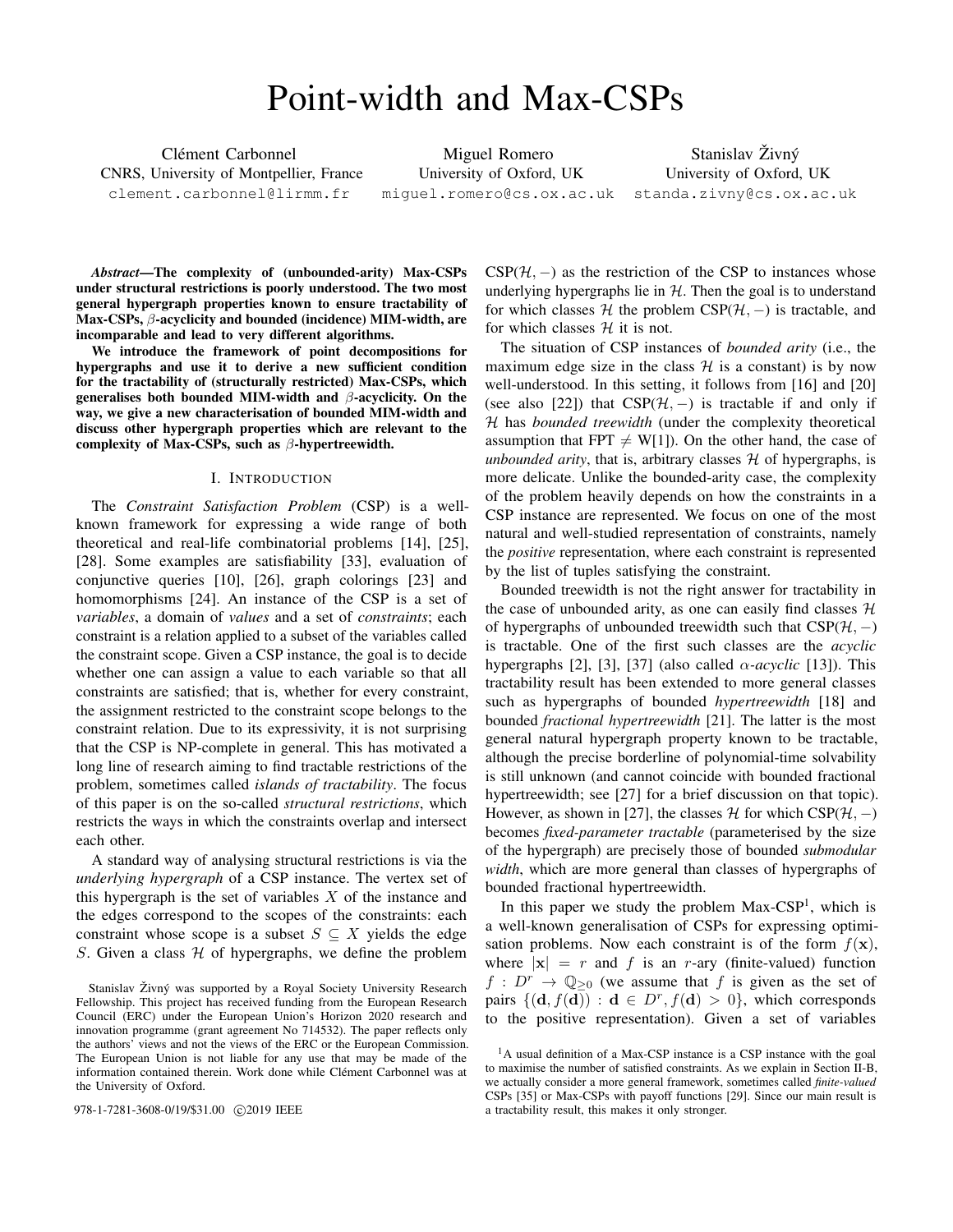$X = \{x_1, \ldots, x_n\}$ , a domain D of values and a set C of (finite-valued) constraints, the goal is to compute the maximum value of  $f(x_1, \ldots, x_n) = \sum_{f_c(\mathbf{x}) \in \mathcal{C}} f_c(\mathbf{x})$ , over all possible assignments of values to  $X$ .

In the case of bounded arity, tractability of Max-CSP( $H$ , –) is also characterised by bounded treewidth, which follows directly from the CSP case. However, the complexity of unbounded-arity Max-CSPs under structural restrictions is poorly understood and the techniques used in the CSP context cannot be easily applied. Indeed, Max-CSP( $H$ , –) is hard even for classes  $H$  of  $\alpha$ -acyclic hypergraphs [17]. Moreover, unlike the CSP case, there is no *known* maximal hypergraph property that leads to tractability. The two most general hypergraph properties known to ensure tractability of Max-CSP( $H$ ,  $-$ ) are  $\beta$ -*acyclicity*<sup>2</sup> [4], introduced in [13], and having *bounded (incidence) MIM-width*<sup>3</sup> [32], [36]. These properties are incomparable [4] and lead to very different algorithms. The main goal of this paper is to provide a common explanation for these two tractable properties, and in particular, for all known tractable hypergraph properties for Max-CSPs. We believe that such a unified explanation is a necessary first step to a better understanding of the tractable structural restrictions of Max-CSPs, and ultimately, to a precise characterisation of the tractability frontier.

# *A. Contributions*

As our main contribution, we introduce the notions of *point decomposition* and *point-width* that unify β-acyclicity and bounded MIM-width. We show that Max-CSPs (with positive representation) are tractable for hypergraphs of bounded pointwidth, provided a point decomposition of polynomial size and bounded width is also part of the input (Theorem 4). Our tractability result explains the tractability of  $\beta$ -acyclic and bounded MIM-width hypergraphs. In particular, we prove that every  $\beta$ -acyclic hypergraph has a point decomposition of width 1 and polynomial size (Theorem 7), which can be computed in polynomial time. In the case of MIM-width, we obtain a stronger result that may be of independent interest: having bounded MIM-width is equivalent to having bounded *flat point-width* (Theorem 10), where the latter is defined via a syntactic restriction of point decompositions. Finally, we also discuss some related notions such as  $\beta$ -hypertreewidth [19] (Section VII).

The high-level idea behind our new notion of width is that a point decomposition of width  $k \geq 1$  for a hypergraph H provides a mechanism to encode *several* tree decompositions of hypertreewidth at most  $k$  in a compact and controlled way. In particular, a point decomposition will be expressive enough to encode one such a tree decomposition for *each* subhypergraph of  $H$ . Interestingly, the underlying trees of all these tree decompositions can be very different from each other, as long as they respect the "template" tree  $T$  given by the point decomposition. For *flat* point decompositions, which capture MIM-width, these underlying trees need to be *subtrees* of the template  $T$ , and then they are more similar to each other. The full details of point decompositions and their flat variant are given in Sections III and VI, respectively.

The algorithm behind our main tractability result (Theorem 4) uses a form of dynamic programming over the point decomposition where in each step we need to solve an instance of the *weighted maximum independent set* problem in *chordal graphs* (which is known to be tractable and in fact solvable in linear time [15]). We can think of this procedure as doing dynamic programming *simultaneously* over all the tree decompositions of the subhypergraphs of  $H$  encoded in the point decomposition.

# *B. Related work*

It is also possible to parameterise CSPs and Max-CSPs by a class of admissible underlying *structures*, instead of hypergraphs, which offers a more fine-grained analysis. In the case of CSPs of bounded arity, a complete classification of the tractable cases in terms of the underlying relational structures follows from [11] and [20]. Recently, a similar classification has been obtained for (finite-valued) Max-CSPs in terms of the underlying *valued* structures [8].

Another important type of restrictions (and perhaps the most studied one) are the *non-uniform* restrictions, where the constraint relations (or functions) are restricted to be fixed. In this case, the situation is fairly clear and now, after two decades of intense research, complete classifications have been obtained for CSPs [5], [38], and (finite-valued) Max-CSPs [35].

# *C. Structure*

Section II introduces the necessary notation on hypergraphs and Max-CSPs. Section III defines point decompositions and point-width. The main tractability result is given in Section IV. Sections V and VI show that  $\beta$ -acyclicity and bounded MIMwidth are special cases of bounded point-width, respectively. We conclude in Section VII. All omitted proofs can be found in the full version [9].

### II. PRELIMINARIES

# *A. Hypergraphs, points and covers*

We assume that the reader is familiar with elementary graph theory and refer to Diestel's textbook for more details [12]. Given a graph G, we use  $V(G)$  and  $E(G)$  to denote its sets of *vertices* and *edges*, respectively. The subgraph of a graph G *induced* by a set  $X \subseteq V(G)$ , denoted by  $G[X]$ , has vertex set X and edge set  $\{ \{u, v\} \in E(G) : u, v \in X \}$ . We use the same notation for directed graphs.

Hypergraphs. A (finite) hypergraph is a finite set of non-empty finite sets called *edges*. The set of *vertices* of a hypergraph H, denoted by  $V(H)$ , is the union of all its edges. Note that in this definition, every vertex of a hypergraph belongs to at least

 $2$ In fact, the authors in [4] consider a more general framework called the CSP *with default values*, and focus on counting solutions. However, they briefly discuss how to adapt the results to the maximisation version.

 $3$ The results for MIM-width in [32], [36] apply to Max-SAT (and #SAT), but can be adapted to Max-CSPs. Let us also remark that in [32], [36] a more general notion than that of bounded MIM-width, namely having polynomial *PS-width*, is shown to be tractable for Max-SAT and #SAT. This notion is however not purely structural, as it depends on the entire input instance and not just its hypergraph.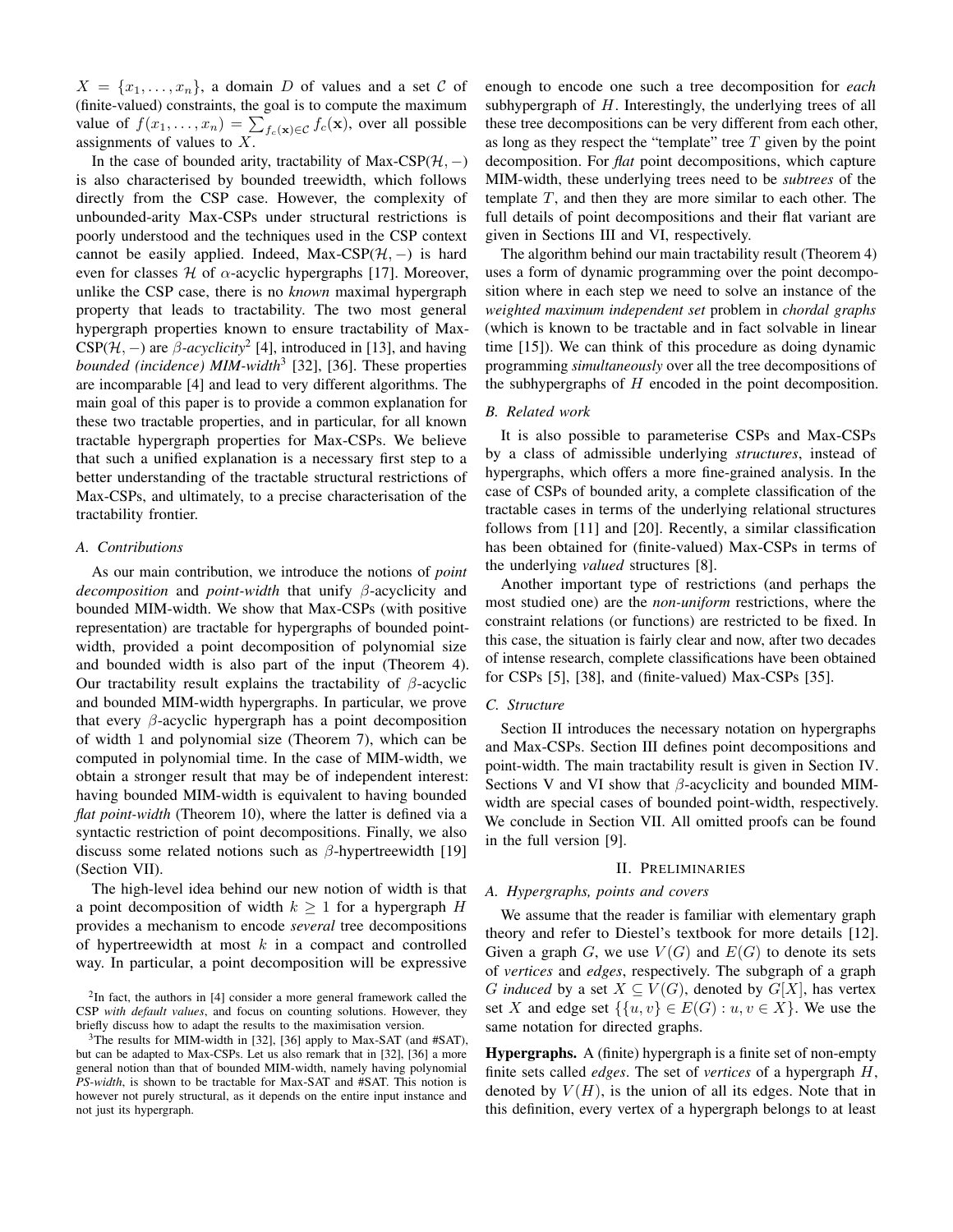one edge. A *subhypergraph* of a hypergraph H is a subset of H. We use  $S(H)$  to denote the set of all vertex sets of subhypergraphs of H.

**Points.** A *point* of a hypergraph H is a pair  $(v, e)$  with  $e \in H$ and  $v \in e$ . We use  $P(H)$  to denote the set of all points of H. Given  $P \subseteq P(H)$  and  $e \in H$ , the *restriction of*  $e$  to  $P$ , denoted by  $e|_P$ , is the set  $\{v \in e : (v, e) \in P\}$ . By extension the *restriction of* H *to* P, denoted by  $H|_P$ , is the hypergraph  ${e|_P : e \in H, e|_P \neq \emptyset}.$  If H' is a subhypergraph of H and  $P \subseteq P(H)$ , we use the notation  $H'|_P$  as a shorthand for  $H'|_{P \cap P(H')}$ .

Covers. An *edge cover* of a hypergraph H is a subhypergraph C of H such that  $V(C) = V(H)$ . The *cover number* of H, denoted by  $cn(H)$ , is the smallest cardinality of an edge cover of H. We denote by  $\beta$ -cn(H) the maximum of cn(H') over all subhypergraphs  $H'$  of  $H$ .

# *B. Max-CSP*

A finite-valued *function* of arity  $r = ar(f)$  over a domain D is a mapping  $f: D^r \to \mathbb{Q}_{\geq 0}$ . A finite-valued *constraint* over a set X of variables is an expression of the form  $f(\mathbf{x})$ , where f is a finite-valued function and  $\mathbf{x} \in X^{\text{ar}(f)}$ . The set of variables appearing in x is called the *scope* of the constraint  $f(\mathbf{x})$ . An instance I of the Max-CSP problem is a finite set  $X = \{x_1, \ldots, x_n\}$  of variables, a finite domain D of values, and an objective function of the form

$$
f_I(x_1,\ldots,x_n)=\sum_{i=1}^q f_i(\mathbf{x_i})
$$

where each  $f_i(\mathbf{x_i})$ ,  $1 \leq i \leq q$  is a finite-valued constraint. The goal is to compute the maximum value of  $f_I$  over all possible assignments to X, which we denote by  $opt(I)$ . In this paper we assume that each function  $f_i$ ,  $1 \leq i \leq q$  is given in the input as the table of all pairs  $(\mathbf{d}, f_i(\mathbf{d}))$  where  $\mathbf{d} \in D^{\text{ar}(f_i)}$  and  $f_i(\mathbf{d}) > 0$  (the so-called *positive representation*). It follows that the total size  $||I||$  of a Max-CSP instance I is roughly

$$
\sum_{i=1}^{q} \left( \operatorname{ar}(f_i) \log(|X|) + \sum_{\substack{\mathbf{d} \in D^{\operatorname{nr}(f_i)} \\ f_i(\mathbf{d}) > 0}} (\operatorname{ar}(f_i) \log(|D|) + |\operatorname{enc}(f_i(\mathbf{d}))|) \right)
$$

where  $enc(\cdot)$  is a reasonable encoding for rational numbers.

Actually, Max-CSPs are commonly defined with only  $\{0, 1\}$ valued functions, or with  $\{0, w\}$ -valued functions, where w could be different in different functions; the latter are called weighted Max-CSPs. What we defined as Max-CSPs is a more general framework, sometimes called *finite-valued* CSPs [35] or Max-CSPs with payoff functions [29].

The hypergraph of a Max-CSP instance is the set of scopes of its constraints. Given a family  $H$  of hypergraphs, we denote by Max-CSP( $H$ ,  $-$ ) the restriction of Max-CSP to the instances whose hypergraph belongs to  $H$ .

Without loss of generality, we will always assume that no two constraints share the same scope and for every constraint  $f_i(\mathbf{x_i})$ , the entries of  $\mathbf{x_i}$  are pairwise distinct. Given a Max-CSP instance I with hypergraph H and  $e \in H$ , we will use  $f_e(\mathbf{x_e})$  to denote the unique constraint with scope e. Given a constraint  $f_e(\mathbf{x_e})$  with  $e \in H$ , its *support* is the relation  $R_e := \{ \mathbf{d} \in D^{|e|} : f_e(\mathbf{d}) > 0 \}.$  Without ambiguity we will sometimes treat  $R_e$  as a set of assignments to e. If  $\psi : X' \to D$  is an assignment to  $X' \subseteq X$ , we define val $(\psi) = \sum_{e \in H : e \subseteq X'} f_e(\psi(\mathbf{x_e}))$  and call  $\psi$  a *partial assignment to* X. In particular, for any partial assignment  $\psi$ to X, we have that val $(\psi) \leq \text{opt}(I)$ . Finally, given a partial assignment  $\psi : X' \to D$ , we say that  $\psi$  *satisfies* an edge  $e \in H$  if  $\psi|_{X' \cap e} \in R_e|_{X' \cap e}$ , and satisfies a subhypergraph if it satisfies all of its edges. Note that  $\psi$  can satisfy edges that are not completely contained in  $X'$ .

# III. POINT DECOMPOSITIONS AND POINT-WIDTH

Let H be a hypergraph. Let  $\mathcal{T} = (T,(B_t)_{t \in V(T)})$  be a pair such that T is a rooted tree and  $B_t \subseteq P(H)$  is a set of points, for every  $t \in V(T)$ . For  $t \in V(T)$ , we call the set  $B_t$  the *bag of* t and the pairs  $(t, S)$  with  $S \in S(H|_{B_t})$  the *sub-bags of t.* We denote by  $\leq_T$  the strict partial order on  $V(T)$  such that  $t_1 <_T t_2$  if and only if  $t_1$  is a descendant of  $t_2$  in T. A  $\mathcal T$ *-structure* is a directed graph  $A$  whose vertex set is the set of all sub-bags of  $V(T)$  and such that for every arc  $((t_1, S_1), (t_2, S_2))$  in A we have  $t_1 <_T t_2$ .

*Example* 1. Consider the hypergraph  $H = \{e, e_1, e_2, e_3\}$ , where  $e = \{x_0, x_1, x_2, x_3\}$  and  $e_i = \{x_0, x_i\}$ , for every  $i \in \{1, 2, 3\}$ ; see Figure 1 on the left. In particular,  $V(H) =$  ${x_0, x_1, x_2, x_3}$ . The right-hand side of Figure 1 depicts a pair  $\mathcal{T} = (T, (B_t)_{t \in V(T)})$ , where T is a path (depicted by bold arcs) rooted at  $t_0$ , and the points in each bag  $B_t$  are listed below each node. The sub-bags of each node of T are depicted within the node. For instance, for the node  $t_4$  we have  $H|_{B_{t_4}} = \{\{x_1, x_0\}, \{x_1, x_2, x_0, x_3\}\}\.$  Hence the sub-bags of  $t_4$  are  $(t_4, \emptyset)$ ,  $(t_4, \{x_1, x_0\})$  and  $(t_4, \{x_1, x_2, x_0, x_3\})$ . The arcs between sub-bags represent a possible  $\mathcal T$ -structure  $A$ .

Definition 1 (Decomposability). *Let* A *be a* T *-structure for a pair*  $\mathcal{T} = (T, (B_t)_{t \in V(T)})$ *. We say that A is* decomposable *if for any two arcs*  $(s_1, s)$ *,*  $(s_2, s)$  *in A, if* 

- *(i)*  $s_1$ ,  $s_2$  *are sub-bags of different vertices of*  $V(T)$ *, and*
- (*ii*) there exist two sub-bags  $s'_1, s'_2$  (not necessarily distinct) *of the same vertex*  $t \in V(T)$ *, and directed paths in* A from  $s_1'$  to  $s_1$ , and from  $s_2'$  to  $s_2$

*then either*  $(s_1, s_2) \in E(A)$  *or*  $(s_2, s_1) \in E(A)$ *.* 

Observe that if A is *not* decomposable due to arcs  $(s_1, s)$ ,  $(s_2, s)$ , where  $s_1, s_2$  are sub-bags of  $t_1, t_2 \in V(T)$ , respectively, then either  $t_1 < T_1$  t<sub>2</sub> or  $t_2 < T_1$  must hold (otherwise, condition (ii) would fail). Let say that  $t_1 <_T t_2$ . Note that it could be possible that  $t = t_1$ , in which case, the directed path from  $s'_1$  to  $s_1$  is simply the empty path, i.e.,  $s'_1 = s_1$ . If additionally,  $s'_2 = s_1$ , we obtain the simplest case of nondecomposability, in which there is a directed path in A from  $s_1$  to  $s_2$  (and  $(s_1, s_2) \notin E(A)$ ).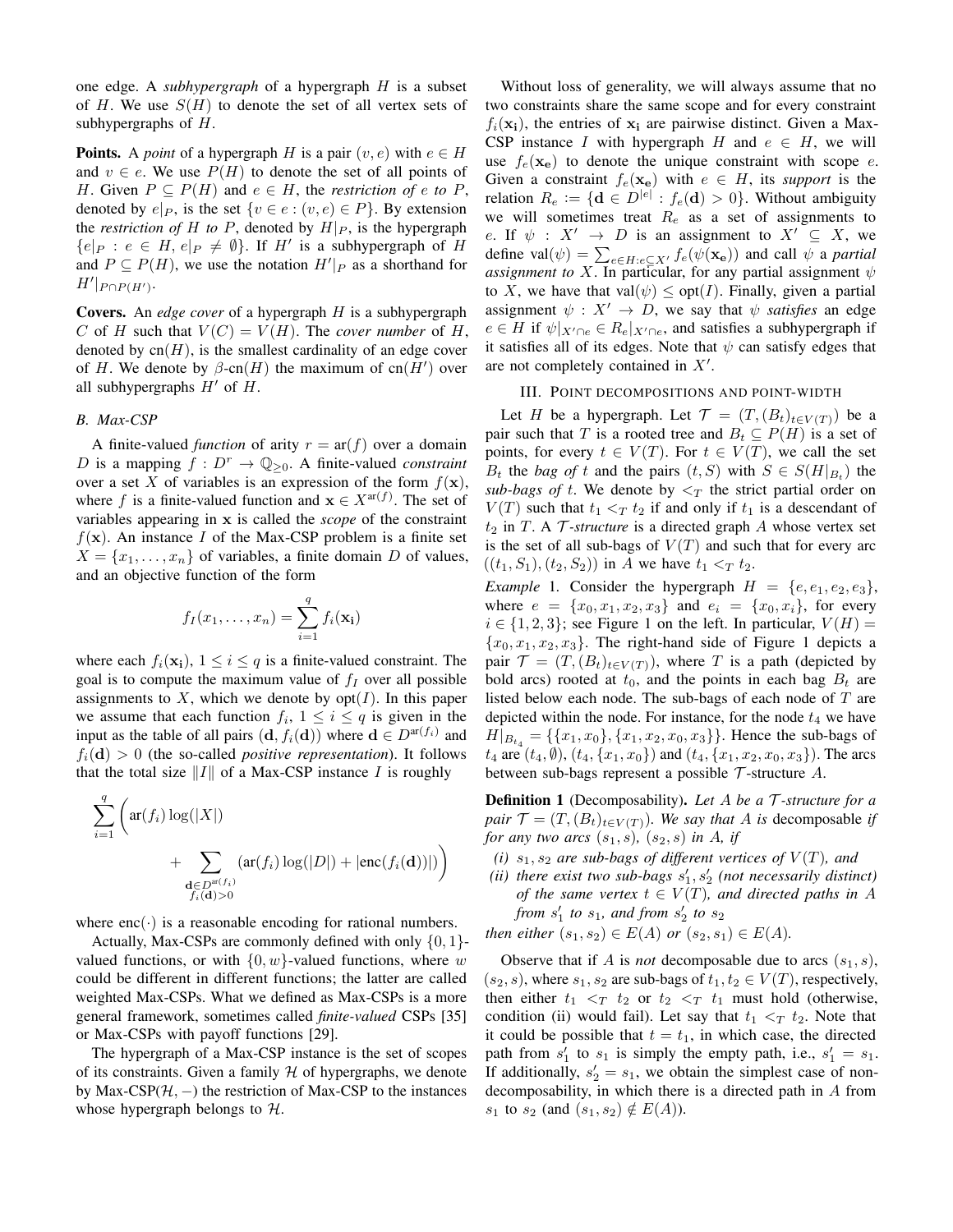

Fig. 1. The hypergraph  $H$  and its point decomposition from Examples 1–6.

*Example* 2. The  $\mathcal T$ -structure A from Example 1 and Figure 1 is decomposable. Consider for instance the arcs  $(s_1, s)$  and  $(s_2, s)$  with  $s = (t_2, \{x_0, x_3\})$ ,  $s_1 = (t_4, \{x_1, x_0\})$  and  $s_2 =$  $(t_3, \{x_2, x_0, x_3\})$ . We have that  $s_1$  and  $s_2$  are sub-bags of different vertices of  $T$ , and condition (ii) of decomposability holds if we take  $s'_1 = s_1$  and  $s'_2 = (t_4, \{x_0, x_1, x_2, x_3\})$ . In this case decomposability requires that at least one of  $(s_1, s_2)$ or  $(s_2, s_1)$  is an arc of A, which is true for  $(s_1, s_2)$ .

The intuition behind decomposability is as follows. Suppose we have a sub-bag  $s$  in the  $\mathcal T$ -structure and two incoming arcs  $(s_1, s), (s_2, s)$  in A, where  $s_1, s_2$  are sub-bags of distinct vertices  $t_1, t_2 \in V(T)$ . Let  $T_{s_1}$  be the rooted subtree of T induced by all the nodes in  $V(T)$  that can "reach"  $s_1$ , i.e., that contain a sub-bag  $s'_1$  from which  $s_1$  is reachable in A. Similarly, we define  $T_{s_2}$ . Note that the root of  $T_{s_1}$  and  $T_{s_2}$ is  $t_1$  and  $t_2$ , respectively. Then decomposability means that whenever  $s_1$  and  $s_2$  are "incomparable" with respect to A (i.e., neither  $(s_1, s_2)$  nor  $(s_2, s_1)$  is an arc), then  $T_{s_1}$  and  $T_{s_2}$  must be disjoint subtrees.

Definition 2 (Realisations). *Let* A *be a* T *-structure for a pair*  $\mathcal{T} = (T, (B_t)_{t \in V(T)})$ . A realisation *of* A *is a subgraph* A' *of* A *induced by a subset*  $X \subseteq V(A)$  *such that* 

- *(i)* X contains at most one sub-bag of each  $t \in V(T)$ , and
- $(ii)$   $A'$  has exactly one sink, which must be a sub-bag of the *root of* T*.*

For any realisation  $A'$  of a  $\mathcal T$ -structure A, we define  $T_{A'}$  as the rooted tree whose vertex set is

$$
V(T_{A'}) = \{ t \in V(T) : \exists \text{ a sub-bag } (t, S) \in V(A') \},
$$

and whose edges are defined as follows. Suppose  $t_1, t_2 \in$  $V(T_{A'})$  due to sub-bags  $(t_1, S_1), (t_2, S_2) \in V(A')$ , respectively. Then  $t_2$  is the parent of  $t_1$ , i.e.,  $(t_1, t_2) \in E(T_{A'})$ , if  $t_2$ is the least vertex with respect to  $\lt_T$  of the set

$$
\{t \in V(T) : \exists (t, S) \in V(A') \text{ and } ((t_1, S_1), (t, S)) \in E(A')\}.
$$

*Example* 3. For the  $\mathcal T$ -structure A in Figure 1, consider the subgraph  $A_1$  of A induced by the sub-bags  $(t_4, \{x_1, x_0\})$ ,  $(t_3, \{x_2, x_0, x_3\}), (t_2, \{x_0, x_3\}), (t_1, \{x_3\})$  and  $(t_0, \emptyset)$ . We have that  $A_1$  is a realisation as the only sink is  $(t_0, \emptyset)$ . Note that if we remove from  $A_1$  the sub-bag  $(t_1, \{x_3\})$  then we obtain a subgraph that is not a realisation as now  $(t_2, \{x_0, x_3\})$ becomes a sink. Observe also that  $T_{A_1}$  is precisely T. Another possible realisation is the subgraph  $A_2$  of A induced by the sub-bags  $(t_4, \{x_1, x_0\})$ ,  $(t_3, \{x_2, x_0\})$ ,  $(t_2, \{x_0\})$  and  $(t_0, \emptyset)$ . In this case,  $T_{A_2}$  is the tree with vertices  $\{t_0, t_2, t_3, t_4\}$  and edges  $(t_2, t_0)$ ,  $(t_3, t_2)$  and  $(t_4, t_2)$ .

For a  $\mathcal T$ -structure A and a subhypergraph  $H'$  of H, we denote by  $A[H']$  the subgraph of A induced by the set  $\{(t, V(H'|_{B_t}))$ :  $t \in V(T)$ . We denote by  $A[H']_{\emptyset}$  the directed graph obtained from  $A[H']$  after removing every connected component  $C$  in  $A[H']$  that satisfies the following: for every sub-bag  $(t, S) \in C$ , we have that t is not the root of T and  $S = \emptyset$ . In other words,  $A[H']$ <sub>0</sub> contains precisely the connected components of  $A[H']$ that contain a sub-bag of the root of T or a sub-bag  $(t, S)$ with  $S \neq \emptyset$ .

*Example* 4. The subgraph  $A_2$  of A from Example 3 is precisely  $A[H']_{\emptyset}$ , where  $H' = \{e_1, e_2\}$ . Note that  $(t_1, \emptyset)$  needs to be removed from  $A[H']$  in order to obtain  $A[H']_{\emptyset}$ . While  $A[H']_{\emptyset}$ is a realisation,  $A[H']$  is not, as  $(t_1, \emptyset)$  is a sink.

Definition 3 (Point decomposition). *A* point decomposition *of a* hypergraph H is a triple  $(T,(B_t)_{t\in V(T)}, A)$  where T is a *rooted tree, each set*  $B_t \subseteq P(H)$  *is a set of points of H, A is a decomposable*  $\mathcal{T}$ *-structure, where*  $\mathcal{T} = (T, (B_t)_{t \in V(T)})$ *, and*

- *(i)* For every edge  $e \in H$ , there exists  $t \in V(T)$  such that  $P({e}) = {(v, e) : v \in e} \subseteq B_t.$
- *(ii)* For every subhypergraph  $H'$  of  $H$ , the subgraph  $A[H']$ <sub>0</sub> *of* A *is a realisation.*
- *(iii) For every realisation* A' *of* A *and*  $v \in \bigcup_{(t,S) \in V(A')} S$ *, the set*

$$
\{t \in V(T_{A'}): \exists (t, S) \in V(A') \text{ and } v \in S\}
$$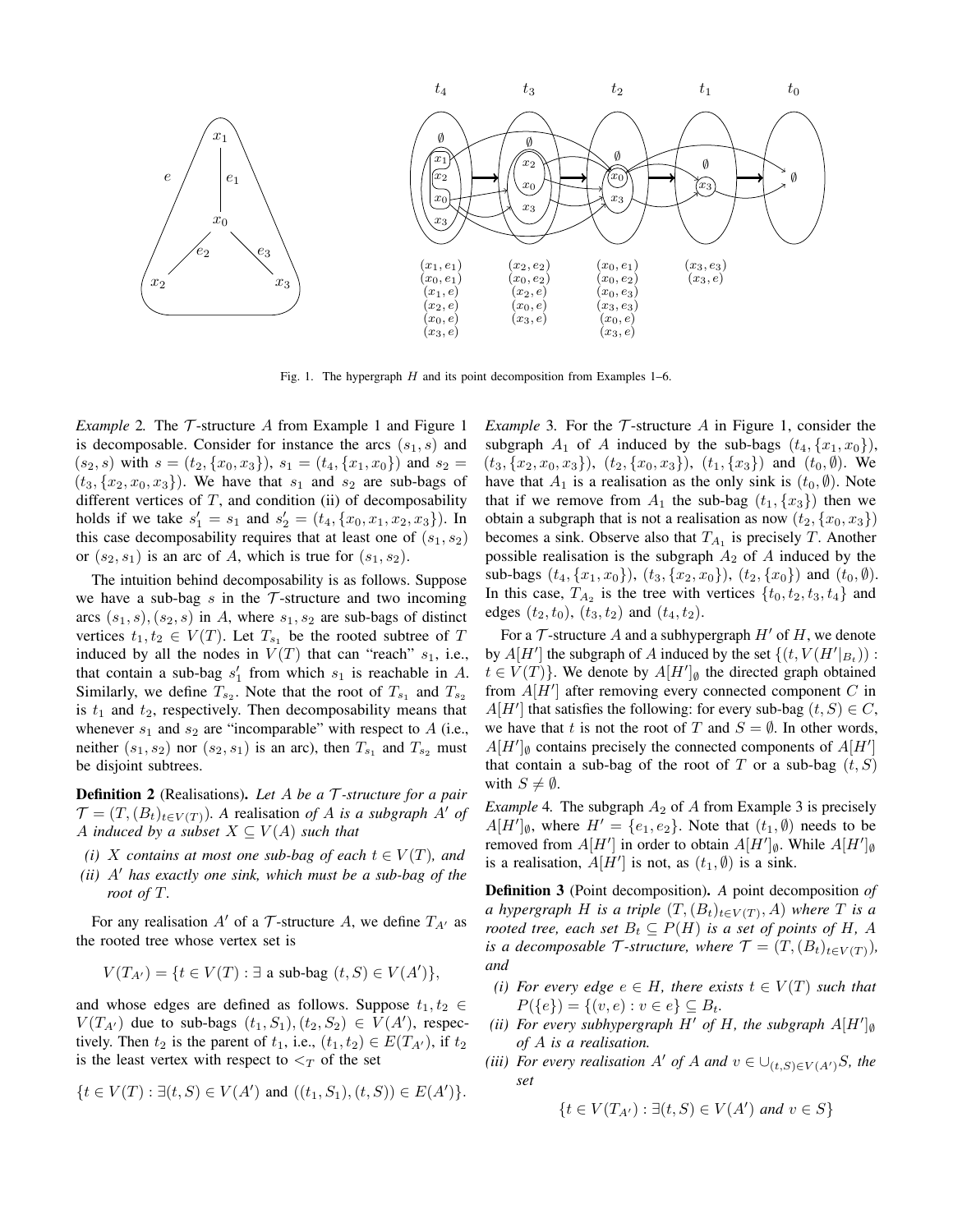# *induces a connected subtree of*  $T_{A'}$ *.*

A point decomposition is *flat* if every arc in A is between sub-bags of nodes adjacent in T. The *width* of a point decomposition  $(T, (B_t)_{t \in V(T)}, A)$  of a hypergraph H is given by  $\max_{t \in V(T)} \beta$ -cn $(H|_{B_t})$ , the *point-width* of H, denoted by  $pw(H)$ , is the minimum width over all its point decompositions, and the *flat point-width* of H, denoted by  $fpw(H)$ , is the minimum width over all its flat point decompositions.

Throughout the paper we assume a straightforward encoding for point decompositions, where each bag is given as a list of points, the tree  $T$  is given as a rooted graph whose vertex set is the set of all bags, and the  $\mathcal T$ -structure  $A$  is given as a directed graph whose vertex set is the set of all sub-bags. We denote by  $||P||$  the encoding size of a point decomposition P. We remark that checking whether a triple  $(T,(B_t)_{t\in V(T)}, A)$  is a point decomposition may be a difficult task due to conditions (ii) and (iii). Whether it can be done in polynomial time is an interesting question, which we leave for future work.

*Example* 5*.* Figure 1 shows a point decomposition of the hypergraph H to the left. Note that  $\beta$ -cn $(H|_{B_{t_i}}) = 1$ , for  $1 \leq i \leq 4$ , and then the width of the decomposition is 1. Hence  $pw(H) = 1$ . Note that the decomposition is not flat.

As mentioned in the introduction, the intuition is that a  $\mathcal T$ -structure A in a point decomposition of width k encodes various tree decompositions of hypertreewidth at most  $k$  (see the full version [9, Appendix A] for a precise definition of tree decomposition and hypertreewidth), and in particular, one for each subhypergraph  $H'$  of  $H$ . Such a tree decomposition for  $H'$  is given by the tree  $T_{A[H']_\emptyset}$  and the bags correspond to the sub-bags in  $A[H']_{\emptyset}$ .

Finally, let us remark that once we know the  $\mathcal T$ -structure of a point decomposition, the particular form of the tree  $T$  is irrelevant. Indeed, we can always assume that  $T$  is a path: if it is not the case, we can extend  $\lt_T$  to a total order  $\lt_{\text{tot}}$  on  $V(T)$ , which is precisely  $\langle T \rangle$  for a certain path T', and then replace  $T$  by  $T'$  in the point decomposition. However, in the case of *flat* point decompositions this is not true. Hence, in general, we shall not impose any assumption on the tree T.

#### IV. THE ALGORITHM

In this section we describe a polynomial-time algorithm for solving Max-CSPs when the input instance is paired with a point decomposition of bounded width of its hypergraph. We start with a number of simple definitions and observations before proving the main result in Theorem 4.

Definition 4 (Partial realisations). *Let* H *be a hypergraph and*  $(T,(B_t)_{t\in V(T)},A)$  *be a point decomposition of H.A.* partial realisation *of* A *is a subgraph* A' *of* A *induced by a subset*  $X \subseteq V(A)$  *such that (i)* X *contains at most one sub-bag of each*  $t \in V(T)$ , *(ii)* A' *has exactly one sink s and (iii) there is a (possibly empty) directed path in* A *from* s *to a sub-bag of the root of* T*.*

The rooted tree  $T_{A'}$  of a partial realisation  $A'$  is defined the same way as for realisations: its vertex set is the set of all  $t \in V(T)$  with at least one sub-bag in  $V(A')$ , and the parent of  $t_1 \in V(T_{A'})$  with  $(t_1, S_1) \in V(A')$  is the least vertex with respect to  $\leq_T$  in the set  $\{t \in V(T)$ :  $\exists (t, S) \in V(A')$  and  $((t_1, S_1), (t, S)) \in E(A')\}$ . The next observation is a minor extension of condition (iii) of point decompositions to partial realisations.

**Observation 1.** Let H be a hypergraph,  $(T, (B_t)_{t \in V(T)}, A)$ *be a point decomposition of H, A' be a partial realisation of* A and  $v \in \bigcup_{(t,S) \in V(A')} S$ . Then, the set

$$
\{t \in V(T_{A'}): \exists (t, S) \in V(A') \text{ and } v \in S\}
$$

*induces a connected subtree of*  $T_{A'}$ *.* 

*Proof.* Let s be the unique sink of  $A'$ . If s is a sub-bag of the root of  $T$  then  $A'$  is a realisation and the claim follows from condition (iii) of point decompositions. Otherwise, let  $(s, s_1, \ldots, s_n)$  be a directed path in A from s to a sub-bag  $s_n$ of the root of T. The subgraph  $A^*$  of A induced by  $V(A') \cup$  $\{s_1, \ldots, s_n\}$  is a realisation and  $T_{A'}$  is precisely the subtree of  $T_{A^*}$  rooted at s, so the observation follows.  $\Box$ 

Definition 5 (Guards). *Let* H *be a hypergraph,*  $(T,(B_t)_{t\in V(T)},A)$  *be a point decomposition of* H *and*  $(t, S)$  *be a sub-bag of*  $t \in V(T)$ *. A guard of*  $(t, S)$  *is an inclusion-minimal subhypergraph*  $H'$  *of*  $H$  *such that*  $V(H'|_{B_t}) = S.$ 

Definition 6 (Consistent assignments). *Let* H *be the hypergraph of a Max-CSP instance and*  $(T,(B_t)_{t\in V(T)}, A)$  *be a point decomposition of H. If*  $s = (t, S)$  *is a sub-bag of*  $t \in V(T)$ , an s-valid assignment *is an assignment*  $\psi : S \to D$ *such that*  $\psi$  *satisfies some guard*  $C$  *of s. A* consistent assignment to a partial realisation  $A'$  *of* A *is a function*  $\phi$  *that maps every*  $sub-bag$   $s = (t, S) \in V(A')$  *to an s-valid assignment such that for any two sub-bags*  $(t_1, S_1)$ ,  $(t_2, S_2)$  *with*  $t_1, t_2$  *adjacent in*  $T_{A'}$ ,  $\phi((t_1, S_1))|_{S_1 \cap S_2} = \phi((t_2, S_2))|_{S_1 \cap S_2}$ .

The following is a direct consequence from Observation 1.

Observation 2. *Let* H *be the hypergraph of a Max-CSP instance,*  $(T, (B_t)_{t \in V(T)}, A)$  *be a point decomposition of H,*  $\phi$  be a consistent assignment to some partial realisation  $A'$  of A and  $X' := \bigcup_{(t,S) \in V(A')} S$ . Then, there exists an assignment  $\psi$  :  $X' \rightarrow D$  *such that for every*  $s = (t, S) \in V(A')$ ,  $\phi(s) = \psi|_{S}.$ 

Definition 7. *Let* H *be the hypergraph of a Max-CSP instance,*  $(T,(B_t)_{t\in V(T)}, A)$  *be a point decomposition of* H,  $\phi$  *be a consistent assignment to a partial realisation*  $A'$  *of*  $A$  *and*  $\psi$ *be as in Observation 2. The value of*  $(\phi, A')$  *is the quantity* 

$$
val(\phi, A') := \sum_{e \in H: \exists (t, S) \in V(A'), e \subseteq S} f_e(\psi(\mathbf{x}_e)).
$$

The general idea behind the algorithm is to traverse the tree  $T$  of the point decomposition bottom-up, keeping track for each sub-bag s and s-valid assignment  $\psi$  of the best value achievable by a partial realisation  $A'$  with sink s and consistent assignment to A' that agrees with  $\psi$  on s. The fact that A is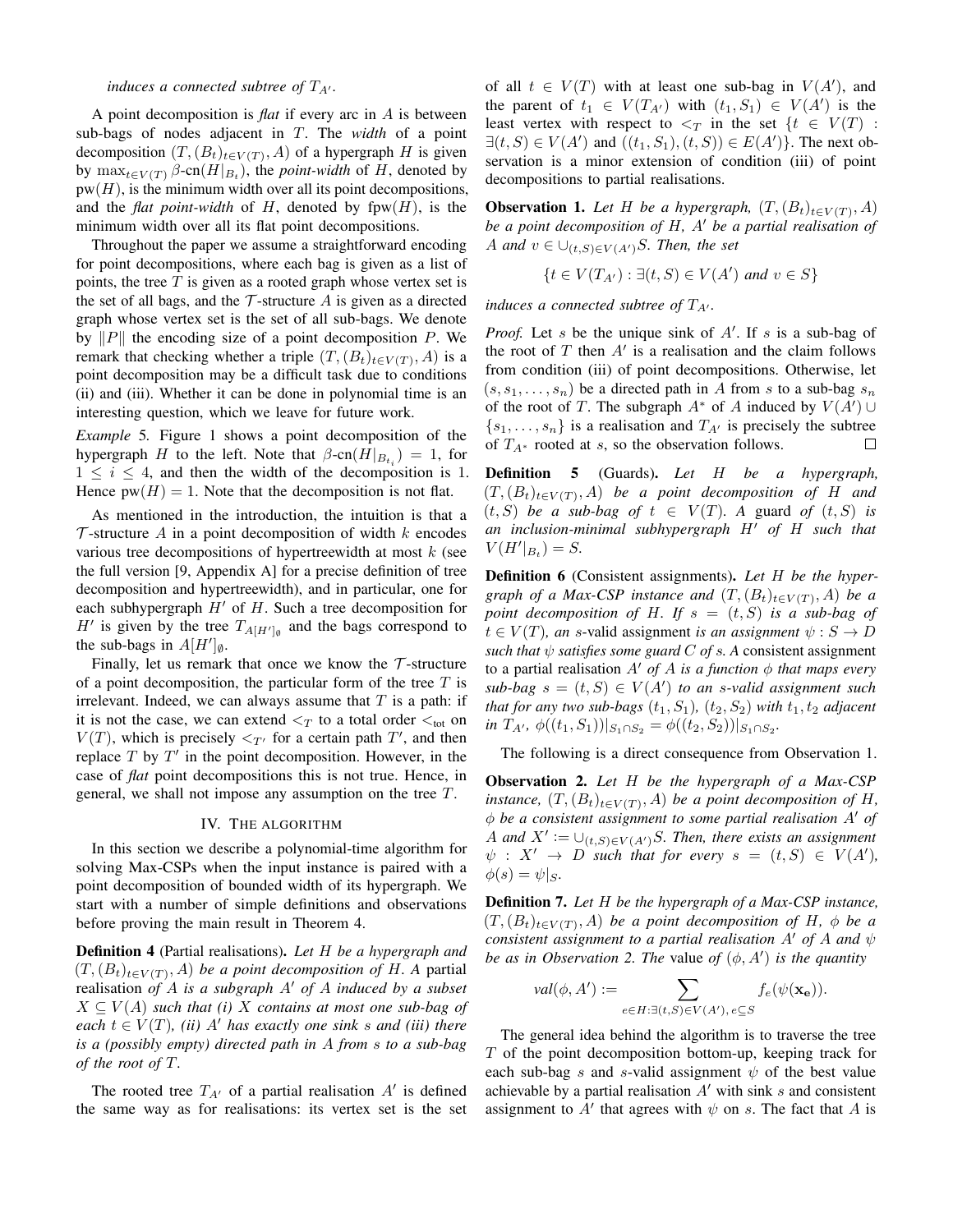decomposable ensures that joining multiple partial realisations to a common sink always produces a partial realisation, as long as their initial sinks form an independent set in a certain (easily computable) chordal graph. This property enables a dynamic programming approach. It will follow from conditions (i), (ii) and (iii) in the definition of point decompositions that the maximum of the values computed by this algorithm at the root of  $T$  is, in fact, the optimum of the Max-CSP instance.

If A' is a partial realisation and  $s \in V(A')$ , we use  $A'[s]$  to denote the partial realisation induced by the sub-bags  $s'$  of  $A'$ such that there is a (possibly empty) directed path in  $A'$  from  $s'$  to s.

Observation 3. *Let* H *be the hypergraph of a Max-CSP instance,*  $(T,(B_t)_{t\in V(T)}, A)$  *be a point decomposition of H*,  $\phi$  be a consistent assignment to a partial realisation  $A'$  of  $A$ *with sink*  $s = (t, S)$  *and*  $\psi$  *be as in Observation 2. Let* W *be the set of all sub-bags*  $s' = (t', S')$  *in*  $V(A')$  *such that*  $t'$  *is a* child of t in  $T_{A'}$ . Then,  $val(\phi, A') = \sum$ e∈H:e⊆S  $f_e(\psi({\mathbf{x}}_{\mathbf{e}}))$  +

$$
\sum_{\substack{s' \in W \\ s' = (t',S')}} \Bigg( val(\phi|_{V(A'[s'])}, A'[s']) - \sum_{e \in H: e \subseteq S \cap S'} f_e(\psi(\mathbf{x_e})) \Bigg).
$$

*Proof.* By definition of  $T_{A}$  there is no arc  $(s_1, s_2)$  in A with  $s_1, s_2 \in W$ . Since A is decomposable, it follows that the sets  $V(A'[s'])$ ,  $s' \in W$ , are pairwise disjoint. Furthermore, by Observation 1, if there exist an edge  $e \in H$  and two sub-bags  $s_1, s_2 \in W$  with  $e \subseteq (\cup_{(t^*, S^*) \in V(A'[s_1])} S^*) \cap$  $(\cup_{(t^*,S^*)\in V(A'[s_2])}S^*)$  then  $e\subseteq S$ . Similarly, if there exist  $e \in H$  and  $s_1 = (t_1, S_1) \in W$  such that  $e \subseteq$  $(\cup_{(t^*,S^*)\in V(A'[s_1])}S^*)\cap S$ , then  $e\subseteq S_1$ . Putting everything together we have

$$
\operatorname{val}(\phi, A') = \sum_{e \in H : \exists (t^*, S^*) \in V(A'), e \subseteq S^*} f_e(\psi(\mathbf{x}_e))
$$
  
\n
$$
= \sum_{e \in H : e \subseteq S} f_e(\psi(\mathbf{x}_e)) +
$$
  
\n
$$
\sum_{s' \in W} \left( \sum_{e \in H, e \not\subseteq S : \exists (t^*, S^*) \in V(A'[s']), e \subseteq S^*} f_e(\psi(\mathbf{x}_e)) \right)
$$
  
\n
$$
= \sum_{e \in H : e \subseteq S} f_e(\psi(\mathbf{x}_e)) +
$$
  
\n
$$
\sum_{s' \in W} \left( \operatorname{val}(\phi|_{V(A'[s'])}, A'[s']) - \sum_{e \in H : e \subseteq S \cap S'} f_e(\psi(\mathbf{x}_e)) \right)
$$
  
\nas claimed.

as claimed.

Proposition 1. *Let* I *be a Max-CSP instance with hypergraph* H and  $(T,(B_t)_{t\in V(T)}, A)$  be a point decomposition of H. *The maximum of val* $(\phi, A')$  *over all realisations*  $A'$  *of*  $A$  *and consistent assignments*  $\phi$  *to*  $A'$  *is exactly opt*(*I*)*.* 

*Proof.* Let M be the maximum of  $val(\phi, A')$  over all realisations  $A'$  of A and consistent assignments  $\phi$  to  $A'$ .

We first prove  $M \geq \text{opt}(I)$ . Let  $\psi_{\text{opt}}$  be an assignment to the variables of I such that val $(\psi_{opt}) = opt(I)$ , and let  $H' \subseteq H$  be the set of edges satisfied by  $\psi_{opt}$ . Consider the subgraph  $A[H']_{\emptyset}$  of A, which by condition (ii) of point decompositions is a realisation. We define  $\phi^*$  as the function that maps each  $(t, S) \in V(A[H']_{\emptyset})$  to  $\psi_{\text{opt}}|_{S}$ . Since  $\psi_{\text{opt}}$ satisfies  $H'$ , it satisfies at least one guard for each sub-bag  $(t, S) \in V(A[H']_{\emptyset})$ . Therefore,  $\phi^*$  is a consistent assignment to  $A[H']_{\emptyset}$ . By condition (i) of point decompositions, for every edge  $e \in H'$  there exists  $(t, S) \in V(A[H']_{\emptyset})$  such that  $e \subseteq S$ , and hence  $M \ge \text{val}(\phi^*, A[H']_{\emptyset}) = \text{opt}(I).$ 

We now prove  $opt(I) \geq M$ . Let A' be a realisation of A and  $\phi$  be a consistent assignment to A' such that val $(\phi, A') = M$ . By Observation 2, there exists an assignment  $\psi$  to  $X' :=$  $\bigcup_{(t,S)\in V(A')}$ S such that

$$
\operatorname{val}(\psi) = \sum_{e \in H : e \subseteq X'} f_e(\psi(\mathbf{x}_e)) \ge
$$
  

$$
\sum_{e \in H : \exists (t, S) \in V(A'), e \subseteq S} f_e(\psi(\mathbf{x}_e)) = \operatorname{val}(\phi, A') = M
$$
  
and hence  $\operatorname{opt}(I) \ge M$ .

and hence  $opt(I) \geq M$ .

Recall that an independent set in a graph is a subset of vertices that induces a subgraph with no edges. We will denote by  $IS(G)$  the set of all independent sets in a graph  $G$ .

Theorem 4. *Let* k *be a fixed positive integer. There exists an algorithm which, given as input a Max-CSP instance* I *with hypergraph* H *and a point decomposition* P =  $(T,(B_t)_{t\in V(T)}, A)$  *of*  $H$  *of width at most*  $k$ *, computes*  $opt(I)$ *in time polynomial in*  $||P||$  *and*  $||I||$ *.* 

*Proof.* We first describe the algorithm. To each bag  $t \in V(T)$ , sub-bag  $s = (t, S)$  and s-valid assignment  $\psi$  we will associate a nonnegative rational value val<sub>alg</sub> $(s, \psi)$ . We will compute these values bottom-up, starting from the leaves of T.

Let t be a vertex of T,  $s = (t, S)$  be a sub-bag of t and  $\psi$ be an s-valid assignment. Suppose that the values  $\text{val}_{\text{alg}}(s', \psi')$ have already been computed for all pairs  $(s' = (t', S'), \psi')$ with  $t' <_T t$ . If t is a leaf then we set val<sub>alg</sub> $(s, \psi) :=$  $\sum_{e \in H: e \subseteq S} f_e(\psi(\mathbf{x_e}))$ . If t is not a leaf then we define a vertexweighted graph  $G$  where

- $V(G)$  is the set of all sub-bags  $s' = (t', S')$  with  $t' <_T t$ such that (i) there exists at least one  $s'$ -valid assignment  $\psi'$  such that  $\psi'|_{S \cap S'} = \psi|_{S \cap S'}$  and (ii)  $(s', s)$  is an arc in A;
- $E(G)$  is the set of all pairs  $\{(t_1, S_1), (t_2, S_2)\} \in V(G)^2$ such that either  $t_1 = t_2$  or  $((t_1, S_1), (t_2, S_2))$  is an arc in A;
- For every  $s' = (t', S') \in V(G)$ , the weight  $w(s')$  of s' is the maximum of

$$
\mathrm{val}_{\mathrm{alg}}(s',\psi') - \sum_{e \in H: e \subseteq S \cap S'} f_e(\psi(\mathbf{x_e}))
$$

over all s'-valid assignments  $\psi'$  such that  $\psi'|_{S \cap S'} =$  $\psi|_{S\cap S'}$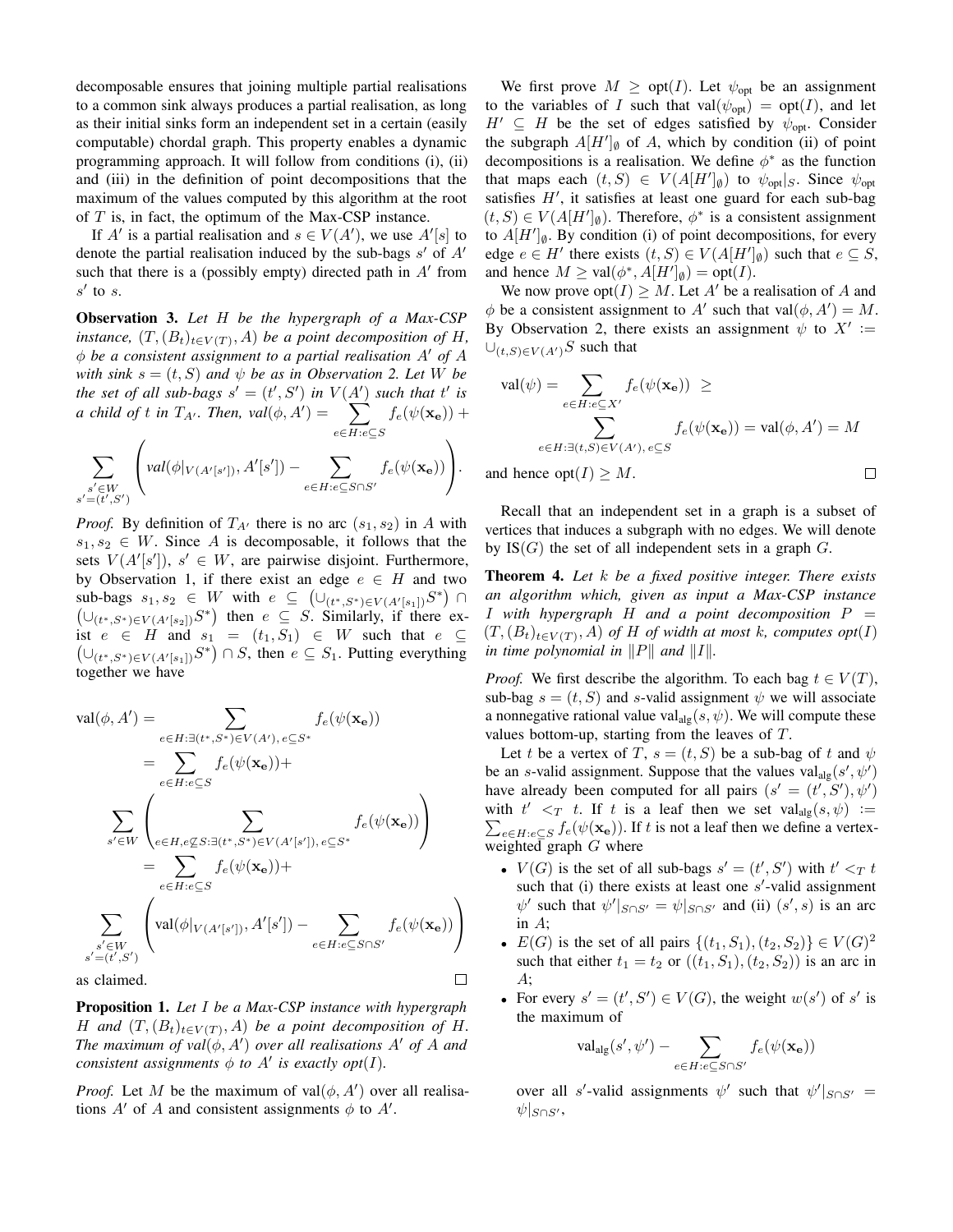and we set  $\text{val}_{\text{alg}}(s, \psi)$  :=  $\sum_{e \in H : e \subseteq S} f_e(\psi(\mathbf{x_e}))$  +  $\max_{U \in \text{IS}(G)} (\sum_{s' \in U} w(s'))$ . Once val<sub>alg</sub> $(s, \psi)$  is computed for all pairs  $(s, \psi)$  where s is a sub-bag of the root of T, the algorithm outputs the maximum of val<sub>alg</sub> $(s, \psi)$  over all such pairs.

**Claim 1.** For every  $t \in V(T)$ , sub-bag  $s = (t, S)$  with a *(possibly empty) directed path in* A *from* s *to a sub-bag of the root of* T *and s*-valid assignment  $\psi$ ,  $val_{alg}(s, \psi)$  *is the maximum of val* $(\phi, A')$  *over all partial realisations A' of A* whose sink is s and consistent assignments  $\phi$  to  $A'$  such that  $\phi(s) = \psi$ .

We proceed by induction, proving the claim for all pairs  $(s, \psi)$  in the same order the algorithm computes val<sub>alg</sub> $(s, \psi)$ . Let  $s = (t, S)$  be a sub-bag with a directed path in A to a sub-bag of the root of T and  $\psi$  be an s-valid assignment. Suppose that the claim holds for all pairs  $(s', \psi')$  for which  $\text{val}_{\text{alg}}(s', \psi')$  is computed by the algorithm before  $\text{val}_{\text{alg}}(s, \psi)$ (and in particular for all pairs  $(s', \psi')$  where s' is a sub-bag of  $t'$  with  $t' <_T t$ ). If t is a leaf then the claim trivially holds, so suppose that t is not a leaf. Let  $A'$  be any partial realisation of A with sink s and  $\phi$  be a consistent assignment to A' with  $\phi(s) = \psi$ . Let W be the set of all sub-bags  $s' = (t', S')$  in  $V(A')$  such that t' is a child of t in  $T_{A'}$ . By definition of  $T_{A'}$ , W is a subset of  $V(G)$  and form an independent set. Furthermore, by Observation 3 and the induction hypothesis we have

$$
\operatorname{val}(\phi, A') = \sum_{e \in H : e \subseteq S} f_e(\psi(\mathbf{x}_e)) +
$$
\n
$$
\sum_{\substack{s' \in W \\ s' = (t', S')}} \left( \operatorname{val}(\phi|_{V(A'[s'])}, A'[s']) - \sum_{\substack{e \in H : \\ e \subseteq S \cap S'}} f_e(\psi(\mathbf{x}_e)) \right)
$$
\n
$$
\leq \sum_{e \in H : e \subseteq S} f_e(\psi(\mathbf{x}_e)) +
$$
\n
$$
\sum_{\substack{s' \in W \\ s' = (t', S')}} \left( \operatorname{val}_{\operatorname{alg}}(s', \phi(s')) - \sum_{\substack{e \in H : \\ e \subseteq S \cap S'}} f_e(\psi(\mathbf{x}_e)) \right).
$$

Then, from the definition of the vertex weights in G we deduce

$$
\operatorname{val}(\phi, A') \le \sum_{e \in H : e \subseteq S} f_e(\psi(\mathbf{x}_e)) + \sum_{s' = (t', S') \in W} w(s')
$$

and since val<sub>alg</sub> $(s, \psi)$  is the maximum of the right-hand side expression taken over all independent sets  $W'$  of  $G$ , we finally obtain that val $(\phi, A') \leq \text{val}_{\text{alg}}(s, \psi)$ , as claimed.

At this point, we need only prove that there exist a partial realisation A' with sink s and a consistent assignment  $\phi$  to A' such that  $\phi(s) = \psi$  and val $(\phi, A')$  is exactly val<sub>alg</sub> $(s, \psi)$ . Let  $W$  be the independent set of  $G$  chosen by the algorithm to compute  $\text{val}_{\text{alg}}(s, \psi)$ . For each sub-bag  $s' = (t', S') \in W$ ,

let  $\psi_{s'}$  be an s'-valid assignment such that val<sub>alg</sub> $(s', \psi_{s'})$  –<br>  $\sum_{e \in H : e \subseteq S \cap S'} f_e(\psi(\mathbf{x_e})) = w(s')$  and  $\psi_{s'}|_{S \cap S'} = \psi|_{S \cap S'}$  $e \in H : e \subseteq S \cap S'$   $f e(\psi(\mathbf{x}_e)) = w(s')$  and  $\psi_{s'}|_{S \cap S'} = \psi|_{S \cap S'}.$ Note that every sub-bag in  $W$  can reach a sub-bag of the root of  $T$  via a directed path in  $A$  by going through  $s$ . Then, by induction for each  $s' \in W$  there exist a partial realisation  $A'_{s'}$ with sink s' and a consistent assignment  $\phi_{s'}$  to  $A'_{s'}$  such that  $\phi_{s'}(s') = \psi_{s'}$  and  $val(\phi_{s'}, A'_{s'}) = val_{alg}(s', \psi_{s'}) = w(s') +$  $\sum_{e \in H : e \subseteq S \cap S'} f_e(\psi(\mathbf{x_e}))$ . Now, if we define A' as the subgraph of A induced by  $\{s\} \cup (\cup_{s' \in W} V(A'_{s'}))$ , then (i) A' has a single sink s, since the sinks of each  $A'_{s'}$  have an outgoing arc to s, and (ii) A' contains at most one sub-bag for each  $t \in V(T)$ because  $A$  is decomposable and  $W$  is an independent set in  $G$ . It follows that  $A'$  is a partial realisation of  $A$ .

The mapping  $\phi$  defined on  $V(A')$  such that  $\phi(s^*) := \psi$ if  $s^* = s$  and  $\phi(s^*) := \phi_{s'}(s^*)$  otherwise, where s' is the only sub-bag in W such that  $s^* \in V(A'_{s'})$ , is a consistent assignment to  $A'$ . Finally, by Observation 3 and the induction hypothesis we obtain

$$
\operatorname{val}(\phi, A') = \sum_{e \in H : e \subseteq S} f_e(\psi(\mathbf{x}_e)) +
$$

$$
\sum_{\substack{s' \in W \\ s' = (t', S')}} \left( \operatorname{val}(\phi_{s'}, A'_{s'}) - \sum_{e \in H : e \subseteq S \cap S'} f_e(\psi(\mathbf{x}_e)) \right)
$$

$$
= \sum_{e \in H : e \subseteq S} f_e(\psi(\mathbf{x}_e)) + \sum_{s' \in W} w(s')
$$

which is exactly  $\text{val}_{\text{alg}}(s, \psi)$ .

Corollary 1. *The output of the algorithm is the maximum of*  $val(\phi, A')$  *over all realisations*  $A'$  *of*  $A$  *and consistent assignments*  $\phi$  *to*  $A'$ .

We deduce from Corollary 1 and Proposition 1 that the algorithm correctly outputs  $opt(I)$ . We now turn to the problem of estimating the time complexity of the algorithm. To this end, we will need to bound the time necessary to compute the maximum-weight independent sets. This will be achieved with the help of the next claim.

A graph is *chordal* if every cycle C with at least four vertices has a *chord*, that is, an edge connecting two vertices that are not consecutive in C.

Claim 2. *For any given pair* (s, ψ)*, the associated graph* G *is chordal.*

By way of contradiction let us assume that there exists a pair  $(s, \psi)$  for which G has a chordless cycle C. Let  $s_1 = (t_1, S_1)$ be a sub-bag in C such that  $t_1$  is minimal with respect to  $\langle \zeta_T$ . Since C is chordless, at least one of the two sub-bags that are adjacent to  $s_1$  in C is not a sub-bag of  $t_1$ . Let  $s_2$  be that sub-bag, and  $s_3$  be the other one. Note that  $s_2$  and  $s_3$  are not adjacent in G, which means that they are not sub-bags of the same vertex of T and none of  $(s_2, s_3), (s_3, s_2)$  is an arc in A. Furthermore, since  $t_1$  is minimal with respect to  $\leq_T$ in the cycle, there is a directed path (of length 1) in  $A$  from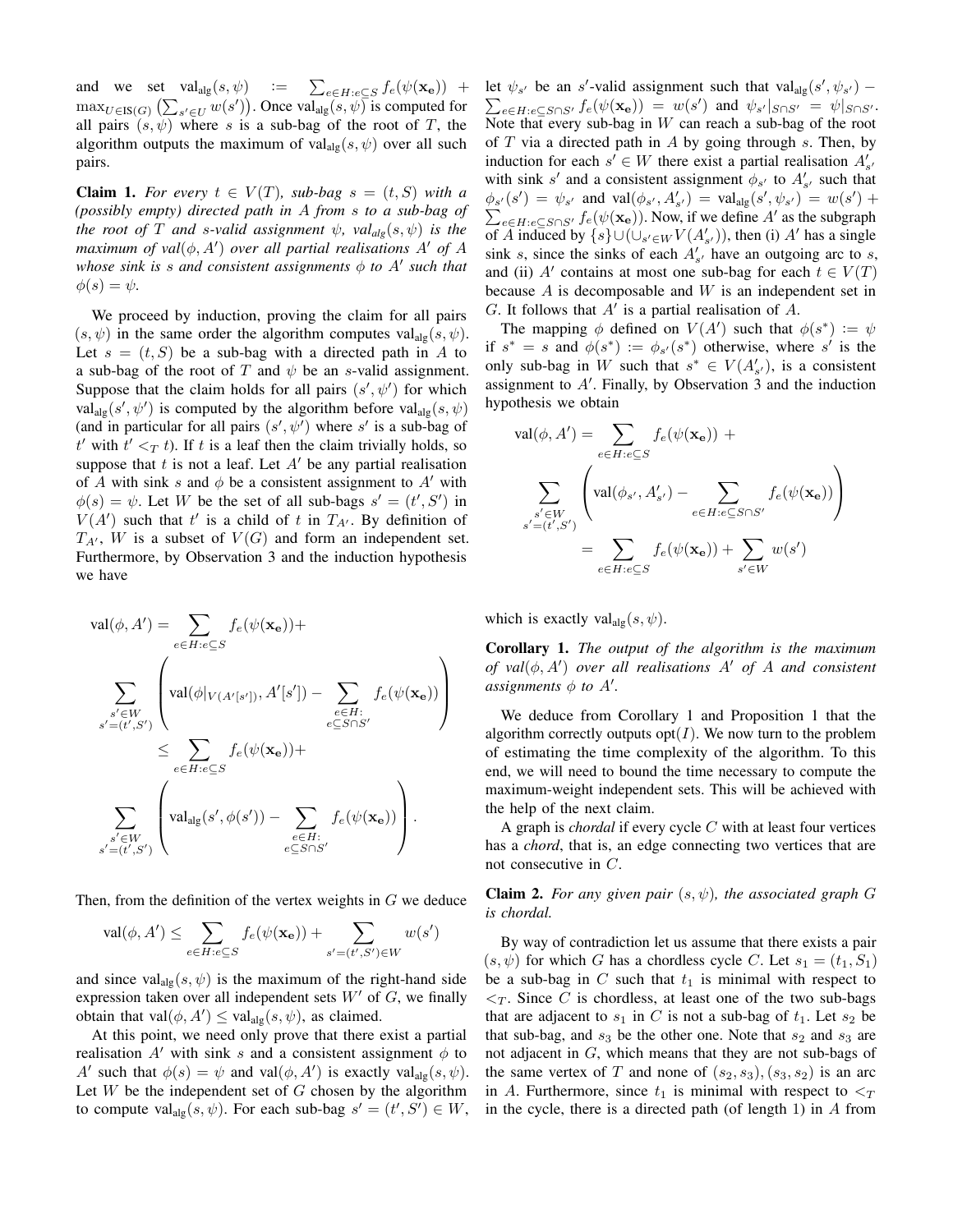$s_1$  to  $s_2$ . Likewise, there is always a directed path in A from some sub-bag of  $t_1$  to  $s_3$ : if  $s_3$  is a sub-bag of  $t_1$  then this path is empty, and otherwise we have the path  $(s_1, s_3)$  in A by minimality of  $t_1$ . Finally, by construction we have the arcs  $(s_2, s)$  and  $(s_3, s)$  in A, so the triple  $(s, s_2, s_3)$  contradicts the decomposability of  $A$ . Thus the chordless cycle  $C$  does not exist, which establishes the claim.

# **Claim 3.** *The runtime of the algorithm is polynomial in*  $||I||$ *and*  $||P||$ *.*

By definition of the width of a point decomposition, for each bag  $B_t$ ,  $t \in V(T)$  we have  $\beta$ -cn $(H|_{B_t}) \leq k$ . Hence, for each subhypergraph  $H' \subseteq H$  there exists a subhypergraph  $H^* \subseteq H'$ ,  $|H^*| \leq k$ , such that  $V(H^*|_{B_t}) = V(H'|_{B_t});$ in particular, every guard of a sub-bag contains at most  $k$ edges. Therefore, given a sub-bag s, any s-valid assignment is in the join of the projections of the support of at most  $k$ constraints; it follows that there are at most  $|H|^k q^k$  distinct svalid assignments, where  $q := \max_{e \in H} |R_e|$ , and the algorithm computes val<sub>alg</sub> $(s, \psi)$  for  $O(||P|| ||H||^k q^k)$  pairs  $(s, \psi)$ .

The computation of val<sub>alg</sub> $(s, \psi)$  for a given pair  $(s, \psi)$ reduces to computing a maximum weighted independent set in the graph G, which can be achieved in time linear in  $||G|| = O(||P||)$  since G is chordal [15] by Claim 2. Constructing the graph G takes time polynomial in  $||P||$  and  $|H|^k q^k$ , which concludes the proof.  $\Box$ 

# V. RELATIONSHIP WITH  $β$ -ACYCLICITY

A hypergraph H is  $\alpha$ -acyclic [3] if it has a *join tree*. A join tree is a pair  $(T, \lambda)$  where T is a tree and  $\lambda$  is a bijection from  $V(T)$  to (the edges of) H, such that for every  $v \in V(H)$ the set  $\{t \in V(T) : v \in \lambda(t)\}\$  induces a connected subtree of T. A hypergraph H is β*-acyclic* [13] if every subhypergraph of H is  $\alpha$ -acyclic. It is known that  $\beta$ -acyclic hypergraphs are tractable for Max-CSPs:

**Theorem 5** ([4]). *Max-CSP(H, -)* can be solved in polynomial *time if* H *is a family of* β*-acyclic hypergraphs.*

The algorithm of Brault-Baron, Capelli, and Mengel [4] works by variable elimination, making use of a well-known alternative characterisation of  $\beta$ -acyclic hypergraphs in terms of the so-called β*-elimination orders* [3]. In this section we show that such hypergraphs are covered by our framework as they always have a point decomposition of polynomial size and width 1, which can be computed in polynomial time. Hence, together with Theorem 4, we can obtain Theorem 5.

An ordering  $(x_1, \ldots, x_n)$  of the vertices of a hypergraph H is a *β*-elimination order if for any  $x_i \in V(H)$  and  $e, e' \in H$ such that  $x_i \in e \cap e'$ , either  $e \cap \{x_j : j \geq i\} \subseteq e'$  or  $e' \cap \{x_j : j \geq i\}$  $j \geq i$ }  $\subseteq$  e. A hypergraph is  $\beta$ -acyclic if and only if it has a  $\beta$ -elimination order [3].

Our construction of point decompositions for  $\beta$ -acyclic hypergraphs is inspired by recent work of Capelli [7], from whom we borrow some notation and lemmas. Let H be a  $\beta$ -acyclic hypergraph and  $\lt$ <sub>β</sub> be a β-elimination order of H. Given a vertex  $x \in V(H)$ , let  $V(H)_{\leq x} := \{v \in V(H) : v \leq_{\beta} x\}$ 

and  $V(H)_{\geq x} := \{v \in V(H) : v \geq_\beta x\}$ . Let  $\lt_H$  be the total order on the edges of H such that  $e_1 \lt_H e_2$  if and only if  $\max_{\leq \beta} (e_1 \Delta e_2) \in e_2$ , where  $\Delta$  denotes the symmetric difference. A *walk* from  $e \in H$  to  $f \in H$  is a sequence  $(e_1, x_1, e_2, x_2, \ldots, x_{n-1}, e_n)$ , with  $n \geq 1$ , where each  $e_i$  is an edge of H,  $e_1 = e$ ,  $e_n = f$ , and each  $x_i$  is a vertex of H such that  $x_i \in e_i \cap e_{i+1}$ . Given  $x \in V(H)$  and  $e \in H$ , let  $H_e^x$ denote the set of edges of  $H$  reachable from  $e$  through a walk that contains only vertices  $\leq_{\beta} x$  and edges  $\leq_{H} e$ .

*Example* 6. Consider the hypergraph H from Figure 1 defined as  $H = \{e, e_1, e_2, e_3\}$ , where  $e = \{x_0, x_1, x_2, x_3\}$  and  $e_i =$  $\{x_0, x_i\}$ , for  $i \in \{1, 2, 3\}$ . We have that H is  $\beta$ -acyclic. A possible  $\beta$ -elimination order is  $x_1 <_{\beta} x_2 <_{\beta} x_0 <_{\beta} x_3$ . The induced order  $\lt_H$  is  $e_1 \lt_H e_2 \lt_H e_3 \lt_H e$ . For instance, note that  $e_1 \notin H_{e_3}^{x_2}$  as the only possible walk would be  $(e_3, x_0, e_1)$ but  $x_0 >_\beta x_2$ . We have  $H_{e_3}^{x_2} = \{e_3\}$  and  $H_{e_3}^{x_0} = \{e_3, e_1, e_2\}$ . Note that  $e \notin H_{e_3}^{x_0}$  as  $e >_H e_3$ .

**Lemma 1** ([7, Lemma 2]). Let  $x, y \in V(H)$  such that  $x \leq_{\beta} y$ and  $e, f \in H$  such that  $e \leq_H f$  and  $V(H_e^x) \cap V(H_f^y) \cap$  $V(H)_{\leq x} \neq \emptyset$ . Then,  $H_e^x \subseteq H_f^y$ .

**Theorem 6** ([7, Theorem 3]). *For every*  $x \in V(H)$  *and*  $e \in H$ ,  $V(H_e^x) \cap V(H)_{\geq x} \subseteq e$ .

Now we are ready to state the main result of this section:

Theorem 7. *Every* β*-acyclic hypergraph has a point decomposition of polynomial size and width* 1*. Moreover, such a decomposition can be computed in polynomial time.*

*Proof.* Let H be a  $\beta$ -acyclic hypergraph with  $\beta$ -elimination order  $\leq_{\beta}$ . The rooted tree T of the point decomposition of H has one vertex  $t_x$  for each vertex  $x \in V(H)$ , plus a special vertex  $t_{\perp}$ . The root of T is  $t_{\perp}$  and its only child is  $t_z$ , where z is the last vertex in the  $\beta$ -elimination order of H. The remainder of T is then a path, where  $t_x$  is the child of  $t_y$  if and only if y is the vertex that directly follows x in the  $\beta$ -elimination order. In particular, for any two vertices  $x, y \in V(H)$  we have that  $t_x < T t_y$  if and only if  $x <_{\beta} y$ .

For any  $t_x \in V(T)$ , the associated bag  $B_{t_x}$  is the set of all points  $(y, e) \in P(H)$  with  $x \in e$  and  $x \leq_{\beta} y$ . The bag of  $t_{\perp}$  is an empty set of points. We denote by  $\mathcal T$  the pair  $(T,(B_t)_{t\in V(T)})$ .

By definition of a  $\beta$ -elimination order, for each  $t_x \in V(T)$ it holds that  $\beta$ -cn $(H|_{B_{t_x}}) = 1$  and the possible sub-bags are of the form  $(t_x, e \cap V(H)_{\geq x})$  with  $e \in H$ . We now describe the directed graph A on the sub-bags of  $T$  that will complete the point decomposition. Given any two sub-bags  $s_x = (t_x, S_x)$ and  $s_y = (t_y, S_y)$  with  $x, y \in V(H)$  and  $x <_{\beta} y$ , we add an arc from  $s_x$  to  $s_y$  if one of the following conditions is satisfied:

- $|S_x| = 1$  and there exist  $e, f \in H$  such that  $S_x = e \cap$  $V(H)_{\geq x}$ ,  $S_y = f \cap V(H)_{\geq y}$  and  $e \in H_f^y$ ;
- $|S_x| > 1$  and there exist  $e, f \in H$  such that  $S_x = e \cap$  $V(H)_{\geq x}, S_y = f \cap V(H)_{\geq y}, e \in H_f^y$  and  $y \leq_\beta z$ , where  $z = \min_{\leq \beta} (S_x \backslash \{x\}).$

In addition, if  $|S_x| = 1$  we add the arc  $((t_x, S_x), (t_1, \emptyset))$ . By construction,  $A$  is a  $\mathcal T$ -structure. The next claim will be used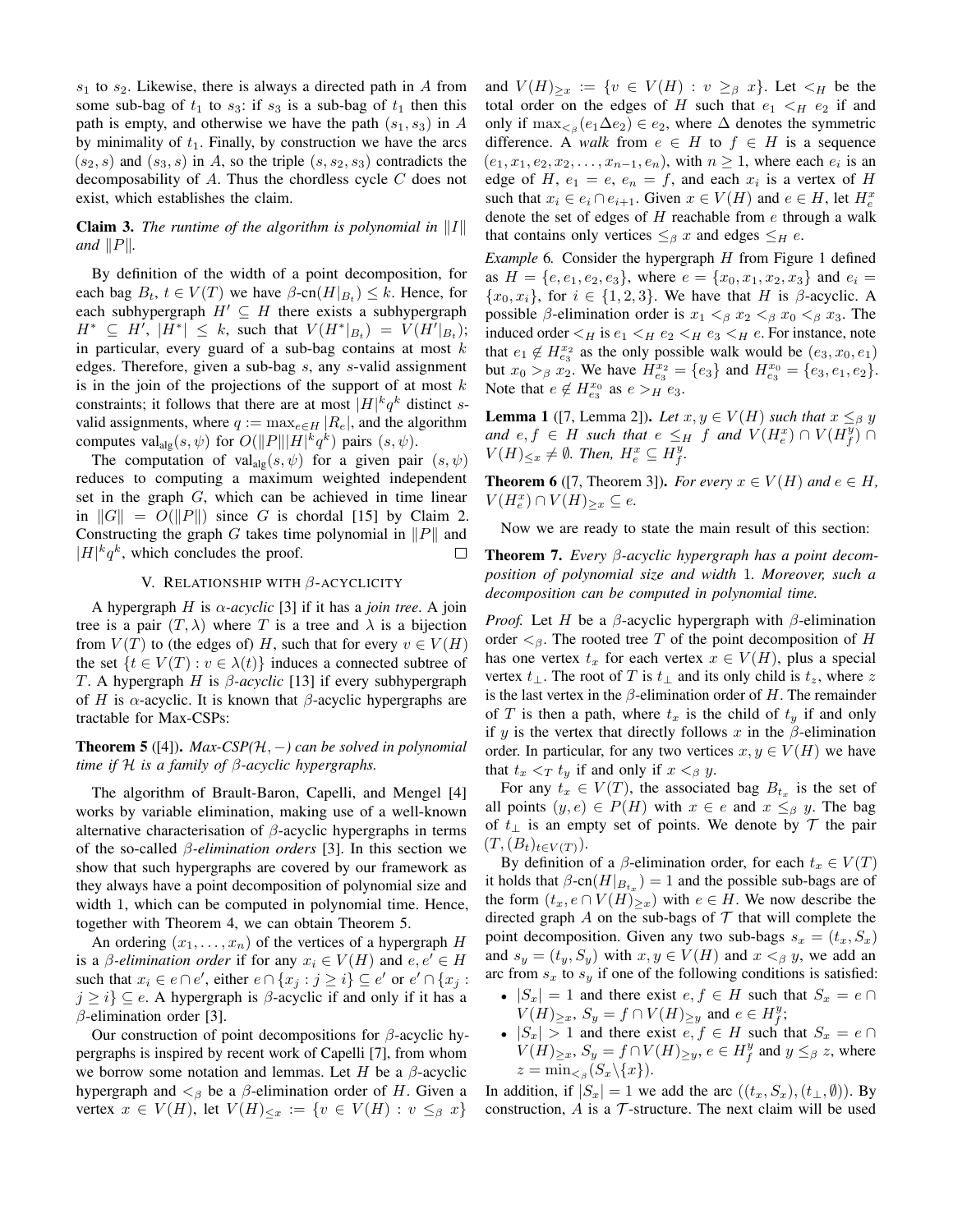in conjunction with Lemma 1 and Theorem 6 to show that  $A$ is decomposable.

**Claim 4.** Let  $s_x = (t_x, S_x)$  and  $s_y = (t_y, S_y)$  be two sub*bags with*  $x, y \in V(H)$  *and*  $S_x, S_y \neq \emptyset$ *, such that there is a directed path in* A *from*  $s_x$  *to*  $s_y$ *. Then, there exist*  $e, f \in H$ such that  $S_x = e \cap V(H)_{\geq x}$ ,  $S_y = f \cap V(H)_{\geq y}$  and  $e \in H_f^y$ .

We prove the claim by induction on the length of the path. If the path has length 1, then the claim holds by the definition of A. Now, suppose that the path has length  $n > 1$  and that the claim holds for all paths of length  $n-1$ . Let  $z \in V(H)$ be such that  $s_z = (t_z, S_z)$  is the predecessor of  $s_y$  in the path. Note that  $S_z$  cannot be empty. By induction, there exist  $e, f \in H$  such that  $S_x = e \cap V(H)_{\geq x}, S_z = f \cap V(H)_{\geq z}$  and  $e \in H_f^z$ . Since  $(s_z, s_y)$  is an arc in A, there exist  $f', g \in H$ such that  $S_z = f' \cap V(H)_{\geq z}$ ,  $S_y = g \cap V(H)_{\geq y}$  and  $f' \in H_g^y$ . If  $f \leq_H g$ , then  $f \in H_g^y$  as a walk to  $f'$  can be extended to a walk to f by going through z. This implies that  $e \in H_g^y$  and the claim would follow. If instead  $g \lt_H f$ , then by Theorem 6 we have  $f \cap V(H)_{\geq y} = f' \cap V(H)_{\geq y} \subseteq V(H_g^y) \cap V(H)_{\geq y} \subseteq g$ . It follows from  $g \lt_H f$  that  $f \cap V(H)_{\ge y} = g \cap V(H)_{\ge y} = S_y$ , and the claim follows since  $e \in H_f^z$  implies  $e \in H_f^y$ .

# Claim 5. A *is decomposable.*

We prove the claim by contradiction. Suppose that  $A$  is not decomposable, that is, there exist five sub-bags  $s, s_x$  =  $(t_x, S_x), s_y = (t_y, S_y), s_z^1 = (t_z, S_z^1), s_z^2 = (t_z, S_z^2)$  with  $x, y, z \in V(H)$  and  $x \neq y$  such that (i)  $(s_x, s)$  and  $(s_y, s)$ are arcs in A, (ii) neither  $(s_x, s_y)$  nor  $(s_y, s_x)$  is an arc in A, and (iii) there are directed paths in A from  $s^1$  to  $s_x$  and from  $s<sub>z</sub><sup>2</sup>$  to  $s<sub>y</sub>$ . By the definition of A, we can further assume that none of  $S_x, S_y, S_z^1, S_z^2$  is empty.

By Claim 4, there exist  $f_x, e^1_z, f_y, e^2_z \in H$  such that  $S_x =$  $f_x \cap V(H)_{\geq x}, S_y = f_y \cap V(H)_{\geq y}, S_x^1 = e_x^1 \cap V(H)_{\geq z},$  $S_z^2 = e_z^2 \cap \overline{V(H)}_{\geq z}, e_z^1 \in H_{f_x}^x$  and  $\overline{e_z^2} \in \tilde{H}_{f_y}^y$ . Without loss of generality we assume  $x <_{\beta} y$ .

We distinguish two cases:

- $f_x \leq_H f_y$ . Observe that  $z \in e^1_z \cap e^2_z \cap V(H)_{\leq x} \subseteq$  $V(H_{f_x}^x) \cap V(H_{f_y}^y) \cap V(H)_{\leq x}$ , so by Lemma 1 we have  $H_{f_x}^x \subseteq H_{f_y}^y$ . In particular, it holds that  $f_x \in H_{f_y}^y$ . Since  $(s_x, s_y)$  is not an arc in A, we can deduce that  $|S_x| > 1$ ; it follows that s is of the form  $(t_w, S_w)$  where  $w \leq_{\beta} \min_{\leq_{\beta}} (S_x \backslash \{x\})$ . However, the arc  $(s_y, s)$  implies that  $y <_{\beta} w$ , which means that  $(s_x, s_y)$  should have been an arc in A, a contradiction.
- $f_x \geq_H f_y$ . Then, we have  $z \in V(H_{f_x}^y) \cap V(H_{f_y}^y) \cap$  $V(H) \leq y$ , so by Lemma 1 we have  $H_{f_y}^y \subseteq H_{f_x}^{y^{y}}$ . By Theorem 6 it holds that  $f_y \cap V(H)_{\geq y} \subseteq f_x$ , and in particular  $y \in f_x$ . Then, since  $(s_x, s)$  is an arc in A and  $|S_x| = |f_x \cap V(H)_{\geq x}| > 1$  (as it contains both x and y), it follows that s is of the form  $(t_w, S_w)$  where  $w \leq_{\beta} \min_{\leq_{\beta}} (S_x \setminus \{x\})$ . Again, the arc  $(s_y, s)$  implies that  $y <_{\beta} w$ . Finally, since  $y \in S_x \backslash \{x\}$ , we have  $w \leq_{\beta}$  $\min_{\leq \beta} (S_x \setminus \{x\}) \leq_{\beta} y <_{\beta} w$ , a contradiction.

**Claim 6.** *The triple*  $(T, (B_t)_{t \in V(T)}, A)$  *is a point decomposition of* H*.*

T is a rooted tree, each  $B_t$  with  $t \in V(T)$  is a set of points, and A is a decomposable  $\mathcal T$ -structure by Claim 5. That leaves conditions (i), (ii) and (iii) in the definition of a point decomposition to verify.

By construction, for any edge  $e \in H$ , we have that  $P({e}) =$  $\{(v, e) : v \in e\} \subseteq B_{t_x}$ , where x is the smallest vertex in e with respect to  $\lt_{\beta}$ . Hence condition (i) holds.

For condition (ii), let  $H'$  be a subhypergraph of H and note that  $A' := A[H']_{\emptyset}$  is precisely the subgraph of A induced by

$$
\{(t_{\perp},\emptyset)\}\cup\{(t_x,V(H'|_{B_{t_x}})):x\in V(H),V(H'|_{B_{t_x}})\neq\emptyset\}.
$$

We show that  $A'$  is a realisation of  $A$ . Suppose for the sake of contradiction that it is not the case. The only possibility is that A' has two sinks, and one of them is of the form  $s_x = (t_x, S_x)$ with  $x \in V(H)$  and  $S_x \neq \emptyset$ . The sub-bag  $s_{\perp} = (t_{\perp}, \emptyset)$  belongs to  $V(A')$ , which implies  $|S_x| > 1$  since otherwise we would have  $(s_x, s_\perp)$  as an arc in A'. Let  $y = \min_{s \in \beta} (S_x \setminus \{x\})$ , and let  $e_x \in H'$  be such that  $S_x = e_x \cap V(H)_{\geq x}$ . Let  $s_y = (t_y, S_y)$  be the (unique) sub-bag of  $t_y$  in  $V(A')$ , and let  $e_y \in H'$  be such that  $S_y = e_y \cap V(H)_{\ge y}$ . If  $e_x \cap V(H)_{\ge y} = e_y \cap V(H)_{\ge y}$  then  $(s_x, s_y)$  would be an arc in A and thus of A', so this cannot be the case. Recall that  $\lt_{\beta}$  is a  $\beta$ -elimination order,  $e_x \in H'$  and  $y \in e_x$ , so we must have  $e_x \cap V(H)_{\ge y} \subset e_y \cap V(H)_{\ge y}$ . It follows that  $e_x \leq_H e_y$ , and since  $(e_y, y, e_x)$  is a walk in H we have  $e_x \in H_{e_y}^y$ . Hence  $(s_x, s_y)$  is an arc in A, a contradiction.

For condition (iii), let A' be a realisation of A and  $x \in$  $\bigcup_{(t,S)\in V(A')}\nS$ . By the definition of A and Theorem 6, for any arc  $(s, s')$  of A' where  $s = (t_y, S_y), y \in V(H)$  and  $s' = (t', S')$  it holds that  $S_y \backslash S' = \{y\}$ . It follows that if t' is the parent of t in  $T_{A}$  and  $(t, S), (t', S')$  are the sub-bags in  $V(A')$ , then  $x \in S$  and  $x \notin S'$  if and only if  $t = t_x$ . Since x may only appear in a set  $S_y$  for sub-bags of the form  $(t_y, S_y)$ with  $y \leq_\beta x$ , the set

$$
\{t \in V(T_{A'}): \exists (t, S) \in V(A') \text{ and } x \in S\}
$$

induces a connected subtree of  $T_{A'}$ , which proves the claim.

The point decomposition  $(T, (B_t)_{t \in V(T)}, A)$  has polynomial size. Moreover, it can be computed in polynomial time since a  $\beta$ -elimination order can be computed efficiently from H. Recall that for each  $t_x \in V(T)$  it holds that  $\beta$ -cn $(H|_{B_{t_x}}) = 1$ ; it follows that  $(T,(B_t)_{t\in V(T)}, A)$  has width 1. Together with Claim 6, these last observations establish Theorem 7.  $\Box$ 

Figure 1 shows the construction from the proof of Theorem 7 applied to the  $\beta$ -acyclic hypergraph H to the left and  $\beta$ elimination order  $x_1 \leq_{\beta} x_2 \leq_{\beta} x_0 \leq_{\beta} x_3$ . Note how we need a non-flat point decomposition. It can be verified that the construction produces a non-flat point decomposition independently of the  $\beta$ -elimination order we pick for H. As we shall see in the next section, this is not coincidence as  $\beta$ -acyclic hypergraphs cannot be captured by flat point decompositions of *any* constant width. The reason is that the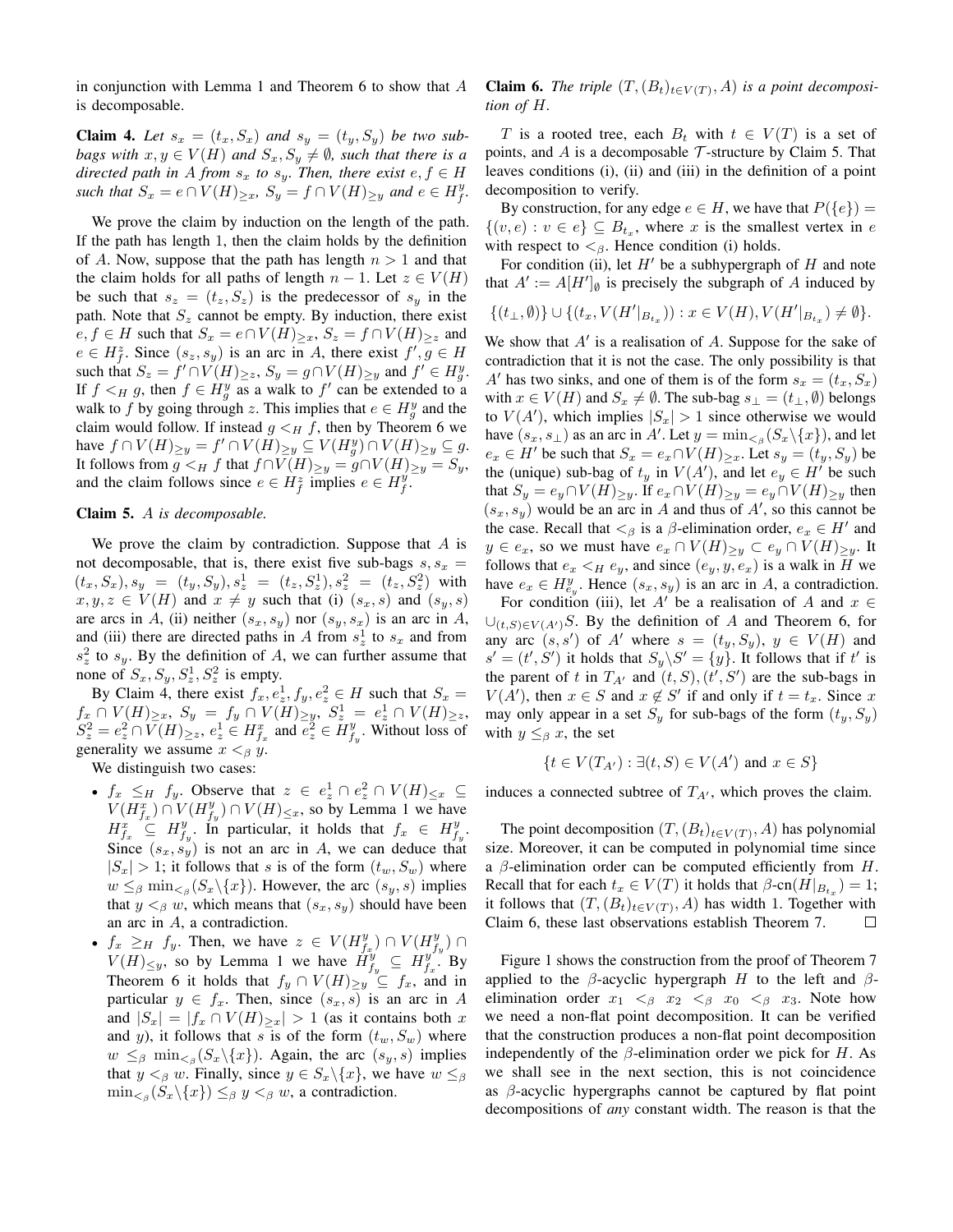latter captures precisely the so-called hypergraphs of constant MIM-width, which are known to be incomparable with  $\beta$ acyclic hypergraphs [4].

# VI. FLAT POINT-WIDTH AND MIM-WIDTH

In this section, we show how our main tractability result from Theorem 4 also explains the tractability of Max-CSPs for classes of hypergraphs of bounded MIM-width [32], [36]. Before doing so, we need some notation and definitions.

An *induced matching* in a graph G is a set  $M \subseteq E(G)$ such that no two edges of M share a common vertex and for every edge  $e = \{u, v\} \in E(G) \setminus M$ , we have  $\{u, v\} \not\subseteq$  $\bigcup_{\{u',v'\}\in M}\{u',v'\}$ . For a graph G, we denote by  $\text{MIM}(G)$ the maximum size of an induced matching in  $G$ . A graph  $G$ is *bipartite* if there is a partition  $V_1, V_2$  of its vertex set  $V(G)$ such that every edge of  $G$  has one endpoint in  $V_1$  and the other in  $V_2$ . For a graph G and disjoint subsets  $V_1, V_2$  of  $V(G)$ , we define  $G[V_1, V_2]$  to be the bipartite graph with vertex set  $V_1 \cup V_2$  that contains all edges of G with one endpoint in  $V_1$ and the other in  $V_2$ .

A *branch decomposition* of a graph G is a pair  $(T, \delta)$  where T is a binary rooted tree and  $\delta$  is a bijection from  $V(G)$  to the leaves of T. For  $t \in V(T)$ , we let  $T_t$  denote the subtree of T rooted at t and  $V_t$  denote the set  $\{\delta^{-1}(\ell) : \ell \text{ is a leaf of } T_t\}.$ The *MIM-width* of the branch decomposition  $(T, \delta)$  is the maximum MIM( $G[V_t, V(G) \setminus V_t]$ ), taken over all  $t \in V(T)$ . The MIM-width [36] of G, denoted by  $\min(w(G))$ , is the minimum MIM-width over all branch decompositions of G.

The *incidence graph* of a hypergraph  $H$ , denoted by  $inc(H)$ , is the bipartite graph with vertex set  $V(H) \cup H$  and edge set  $\{\{v, e\} : v \in V(H), e \in H \text{ and } v \in e\}.$  We define the MIMwidth mimw(H) of the hypergraph H to be mimw( $inc(H)$ ). It follows from the work of Sæther, Telle and Vatshelle [32] that Max-CSPs are tractable for hypergraphs of bounded MIMwidth, provided a branch decomposition of bounded MIMwidth is given with the input. More formally:

**Theorem 8** ([32]). Let  $k \ge 1$  be fixed. There exists an algorithm *which, given as input a Max-CSP instance* I *with hypergraph* H *and a branch decomposition of* inc(H) *of MIM-width at most* k, computes opt(I) in time polynomial in  $||I||$ .

Let us stress that the results in [32], [36] are given for Max-SAT (and #SAT). However, Theorem 8 can be obtained by adapting the algorithm from [32], [36] to Max-CSPs. We omit the details as Theorem 8 is implied by the results of this section.

The goal of this section is to prove the following:

**Theorem 9.** Let  $k \geq 1$  be fixed. For every hypergraph H and *branch decomposition of* inc(H) *of MIM-width* k*, there exists a point decomposition of*  $H$  *of polynomial size in*  $\|H\|$  *and of width at most* 2k*. Moreover, this point decomposition can be computed in time polynomial in*  $||H||$ .

Note that we obtain Theorem 8 as a consequence of Theorem 9 and Theorem 4. In order to prove Theorem 9, we show that

the MIM-width of a hypergraph is equivalent to its flat pointwidth modulo constant factors. This is the main technical result of this section which we state below:

**Theorem 10.** *For every hypergraph* H, we have  $\text{minw}(H) \leq$  $4 \cdot fpw(H)$  and  $fpw(H) \leq 2 \cdot minw(H)$ *. Moreover, for a fixed*  $k \geq 1$ , a flat point decomposition (of polynomial size) of width *at most*  $2k$  *can be computed in time polynomial in*  $\|H\|$  *from a branch decomposition of* H *of MIM-width* k*.*

Note how Theorem 10 directly implies Theorem 9. In order to prove Theorem 10, we present several notions of width and show that they are equivalent modulo constant factors. As an intermediate step, we show a characterisation of the MIM-width of a bipartite graph in terms of its line graph. This characterisation of MIM-width and the one from Theorem 10 may be of independent interest.

# *A. A characterisation of the MIM-width of bipartite graphs*

A *tree decomposition* of a graph G is a pair  $(T,(B_t)_{t\in V(T)}),$ where T is a tree and each bag  $B_t$  is a subset of  $V(G)$  such that

- (i)  $V(G) = \bigcup_{t \in V(T)} B_t$ ,
- (ii) for each edge  $\{u, v\} \in E(G)$ , there exists  $t \in V(T)$  such that  $\{u, v\} \subseteq B_t$ , and
- (iii) for each  $v \in V(G)$  the set  $\{t \in V(T) : v \in B_t\}$  induces a connected subtree of T.

For any function  $f: 2^{V(G)} \to \mathbb{Q}_{\geq 0}$ , we define the f-width of the decomposition  $(T,(B_t)_{t\in V(T)})$  to be the maximum  $f(B_t)$ , taken over all  $t \in V(T)$ , and the f-width of the graph G to be the minimum f-width over all its tree decompositions. For instance, the standard notion of treewidth [30] corresponds to s-width, where  $s(X) = |X| - 1$ , for every  $X \subseteq V(G)$ .

For a graph G, we say that a set  $U \subseteq V(G)$  is a *distance*-2 *independent set* if for every pair of distinct nodes  $u, v \in U$ , there is no path from  $u$  to  $v$  in  $G$  of length at most 2, where the length of a path is the number of edges. We denote by  $\alpha^2(G)$  the maximum size of a distance-2 independent set in G. For G, we define the function  $\alpha_G^2 : 2^{V(\bar{G})} \rightarrow \mathbb{Q}_{\geq 0}$  as  $\alpha_G^2(X) := \alpha^2(G[X]),$  for every  $X \subseteq V(G)$ . (Recall that  $G[X]$  denotes the subgraph of G induced by X, i.e.,  $G[X] =$  $(X, \{\{u, v\} \in E(G) : u, v \in X\})$ .) We also consider the function mon- $\alpha_G^2$ :  $2^{V(G)} \to \mathbb{Q}_{\geq 0}$  defined by mon- $\alpha_G^2(X)$ :=  $\min\{\alpha_G^2(Y) : X \subseteq Y \subseteq V(G)\}$ , for every  $X \subseteq V(G)$ .

Observation 11. *For a graph* G*, we have the following:*

- $\alpha_G^2$  *is* subadditive, *i.e.*,  $\alpha_G^2(X \cup Y) \leq \alpha_G^2(X) + \alpha_G^2(Y)$ , *for all*  $X, Y \subseteq V(G)$ *.*
- $mon\text{-}\alpha_G^2(X) \leq \alpha_G^2(X)$ , for all  $X \subseteq V(G)$ .
- *mon*- $\alpha_G^2$  *is* monotone *(unlike*  $\alpha_G^2$ *), i.e., mon-* $\alpha_G^2(X) \leq$  $mon$ - $\alpha_G^2(Y)$ *, if*  $X \subseteq Y \subseteq V(G)$ *.*

We are particularly interested in the notions of  $\alpha_G^2$ -width and mon- $\alpha_G^2$ -width for a graph G, which we denote by  $\alpha^2$ -w $(G)$ and mon- $\alpha^2$ -w(G), respectively. For a graph G, we define the *line graph* of  $G$ , denoted by  $L(G)$ , to be the graph with vertex set  $E(G)$  such that  $\{e, f\}$  is an edge in  $L(G)$ , where  $e, f \in E(G)$  and  $e \neq f$ , if e and f share a common vertex.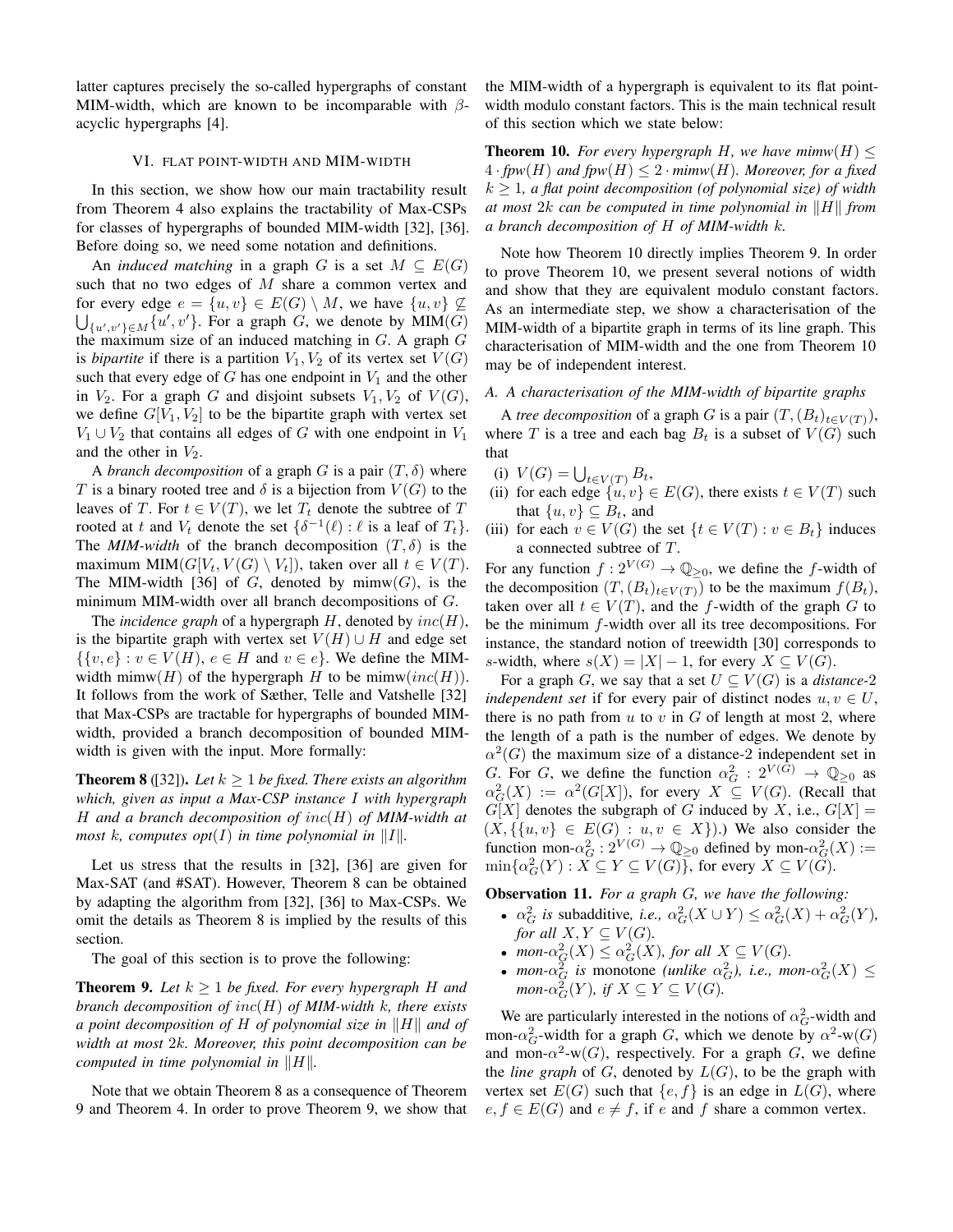Observation 12. *Let* G *be a graph. Every induced matching in* G *is a distance* 2*-independent set in* L(G) *and vice versa. In particular, MIM* $(G) = \alpha^2(L(G)).$ 

Below we show that for bipartite graphs, the MIM-width and the  $\alpha^2$ -w (and also mon- $\alpha^2$ -w) of the line graph are equivalent, modulo constant factors. The proof is an adaptation of the classical equivalence between treewidth and *branchwidth* [31]. The proof of the following propositions can be found in the full version of the paper [9, Propositions 23 and 24].

**Proposition 2.** For every graph G, we have  $\alpha^2$ -w $(L(G)) \leq$  $2 \cdot \textit{mimw}(G)$ .

Proposition 3. *For every bipartite graph* G*, we have*  $minw(G) \leq 2 \cdot mon - \alpha^2 - w(L(G)).$ 

By Propositions 2 and 3, for every bipartite graph  $G$ :  $\frac{1}{2}$  · mimw $(G) \leq$  mon- $\alpha^2$ -w $(L(G)) \leq \alpha^2$ -w $(L(G)) \leq 2$  ·  $mimw(G)$ .

*Remark* 1. As in the case of treewidth, the widths  $\alpha^2$ -w and mon- $\alpha^2$ -w can be related with other notions such as brambles and games. For instance,  $\alpha^2$ -w and mon- $\alpha^2$ -w can be lower bounded by the (natural adaptation of the) *bramble number* [34]. Also, mon- $\alpha^2$ -w can be characterised in terms of the monotone version of the *cops and robber game* [34] (this is the reason why we work explicitly with mon- $\alpha^2$ -w in the first place). Now the cops are not restricted to play on a set  $X$  of size  $k$ , but on a set X with mon- $\alpha^2$ -w $(X) \leq k$ . The minimum k for which the cops can win the game in a monotone way is precisely the mon- $\alpha^2$ -w (this follows for instance from [1, Theorem 2.2.12 and Remark 2.1.18]). Hence these connections could be used to obtain bounds on the mimw of bipartite graphs.

# *B. Proof of Theorem 10*

We now show the equivalence of fpw and mimw. Let us start with a definition.

Definition 8 (Simplified point decomposition). *A* simplified *point decomposition of a hypergraph* H *is a pair*  $(T,(B_t)_{t\in V(T)})$  *where* T *is a rooted tree, each set*  $B_t \subseteq P(H)$ *is a set of points of* H *and*

- *(1) For every edge*  $e \in H$ *, there exists*  $t \in V(T)$  *such that*  $P({e}) = {(v, e) : v \in e} \subset B_t.$
- *(2)* For every subhypergraph  $H'$  of  $H$ , and  $v \in V(H')$ , the  $set\{t \in V(T): v \in V(H'|_{B_t})\}$  *induces a connected subtree of* T*.*

As before, the width of a simplified point decomposition  $(T,(B_t)_{t\in V(T)})$  is  $\max_{t\in V(T)} \beta$ -cn $(H|_{B_t})$ , and the simplified point-width of H, denoted by  $spw(H)$ , is the minimum width over all its simplified point decompositions.

**Proposition 4.** *For every hypergraph* H, we have  $fpw(H) =$  $spw(H)$ .

*Proof.* We start by showing  $fpw(H) \leq spw(H)$ . Let  $(T,(B_t)_{t\in V(T)})$  be a simplified point decomposition of H of width k. We say that two sub-bags  $(t, S)$  and  $(t', S)$  with  $t \neq t'$  are *consistent* if there exists a subhypergraph  $H'$  of

H such that  $S = V(H'|_{B_t})$  and  $S' = V(H'|_{B_{t'}})$ . Consider the triple  $(T, (B_t)_{t \in V(T)}, A)$ , where  $((t, S), (t', S'))$  is an arc in A if and only if  $t'$  is the parent of t in T and,  $(t, S)$  and  $(t', S')$  are consistent. We claim that  $(T, (B_t)_{t \in V(T)}, A)$  is a flat point decomposition of H, and hence fpw $(H) \leq k$ . Let H' be a subhypergraph of  $H$  and note that if  $t'$  is the parent of  $t$ in T then there is an arc from  $(t, V(H'|_{B_t}))$  to  $(t', V(H'|_{B_{t'}}))$ in A as they are consistent. Hence  $A[H']_{\emptyset}$  (actually we have  $A[H']_{\emptyset} = A[H'])$  is a realisation of A.

Now let  $A'$  be an arbitrary realisation of  $A$ . By definition of A, we have that the subtree  $T_{A'}$  associated with  $A'$  is actually a subtree of  $T$  that contains the root. By contradiction, suppose the connectivity condition fails for some  $v \in \bigcup_{(t,S)\in V(A')} S$ . Then, there exists a sequence  $(t_0, S_0), \ldots, (t_n, S_n)$ , with  $n \geq 2$ , such that (i) each  $(t_i, S_i) \in V(A')$ , (ii)  $t_0, \ldots, t_n$  is a path in T, and (iii)  $v \in S_0 \cap S_n$  but  $v \notin S_i$ , for  $0 < i < n$ . We show by induction that for all  $i \in \{1, \ldots, n\}$ , there exists a subhypergraph  $H_i$  of H such that  $v \in V(H_i|_{B_{t_0}})$ ,  $v \notin$  $V(H_i|_{B_{t_i}})$  and  $S_i \subseteq V(H_i|_{B_{t_i}})$ . In particular,  $v \notin V(H_n|_{B_{t_n}})$ and  $S_n \subseteq V(H_n|_{B_{t_n}})$ . This is a contradiction since  $v \in S_n$ .

For the base case, recall that by construction of A,  $(t_0, S_0)$ is consistent with  $(t_1, S_1)$ , and similarly,  $(t_1, S_1)$  with  $(t_2, S_2)$ . Hence, there are subhypergraphs  $H'_0$  and  $H'_1$  of H such that  $S_0 = V(H_0'|_{B_{t_0}})$ ,  $S_1 = V(H_0'|_{B_{t_1}}) = V(H_1'|_{B_{t_1}})$  and  $S_2 =$  $V(H_1'|_{B_{t_2}})$ . We define  $H_1 = H_0' \cup H_1'$ . Then we have that  $S_0 \subseteq V(H_1|_{B_{t_0}})$  and  $S_1 = V(H_1|_{B_{t_1}})$ . In particular,  $v \in$  $S_0 \subseteq V(H_1|_{B_{t_0}}), v \notin S_1 = V(H_1|_{B_{t_1}})$  and  $S_1 \subseteq V(H_1|_{B_{t_1}})$ , as required. For the inductive case, suppose we have  $H_i$  with the desired properties, for  $i \in \{1, \ldots, n-1\}$ . As  $(t_i, S_i)$  and  $(t_{i+1}, S_{i+1})$  are consistent, there is a subhypergraph  $H_i'$  of  $H_i$ such that  $S_i = V(H_i'|_{B_{t_i}})$  and  $S_{i+1} = V(H_i'|_{B_{t_{i+1}}})$ . We take  $H_{i+1} = H_i \cup H'_i$ . Note that  $S_{i+1} \subseteq V(H_{i+1}|_{B_{t_{i+1}}} )$  and  $v \in$  $V(H_{i+1}|_{B_{t_0}})$  (using the inductive hypothesis  $v \in V(H_i|_{B_{t_0}})$ ). Observe that  $V(H_{i+1}|_{B_{t_i}}) = V(H_i|_{B_{t_i}}) \cup S_i$ . Since  $v \notin S_i$ and  $v \notin V(H_i|_{B_{t_i}})$  (by inductive hypothesis), we derive that  $v \notin V(H_{i+1}|_{B_{t_i}})$ . Since  $v \in V(H_{i+1}|_{B_{t_0}})$ , it follows that  $v \notin V(H_{i+1}|_{B_{t_{i+1}}})$ ; otherwise the connectivity condition (2) for simplified point decompositions would be violated for  $H_{i+1}$ . Hence  $H_{i+1}$  satisfies all the required conditions.

For fpw $(H) \geq \text{spw}(H)$ , let  $(T,(B_t)_{t \in V(T)}, A)$  be a flat point decomposition of  $H$  of width  $k$ . We claim that  $(T,(B_t)_{t\in V(T)})$  is a simplified point decomposition of H, and the result follows. Let  $H'$  be a subhypergraph of  $H$ . By definition of point decompositions,  $A[H']_{\emptyset}$  is a realisation of A and for every  $v \in V(H')$ , the set  $\{t \in V(T_{A[H']_\emptyset}) : v \in$  $V(H'|_{B_t})$ } induces a connected subtree of  $T_{A[H']_0}$ . For every  $t \in V(T) \setminus V(T_{A[H']_{\emptyset}})$ , we have  $V(H'|_{B_t}) = \emptyset$  and then  $\{t \in$  $V(T_{A[H']\emptyset}) : v \in V(H'|_{B_t})\} = \{t \in V(T) : v \in V(H'|_{B_t})\}.$ Since  $T_{A[H']_{\emptyset}}$  must be a subtree of T, the latter set induces a connected subtree of  $T$ . Hence condition (2) of Definition 8 (simplified point decompositions) holds.  $\Box$ 

Observe how a simplified point decomposition of  $H$  encodes tree decompositions for the subhypergraphs of  $H$  without the need of a  $\mathcal T$ -structure, unlike the case of flat point decompositions. Whether arbitrary point decompositions can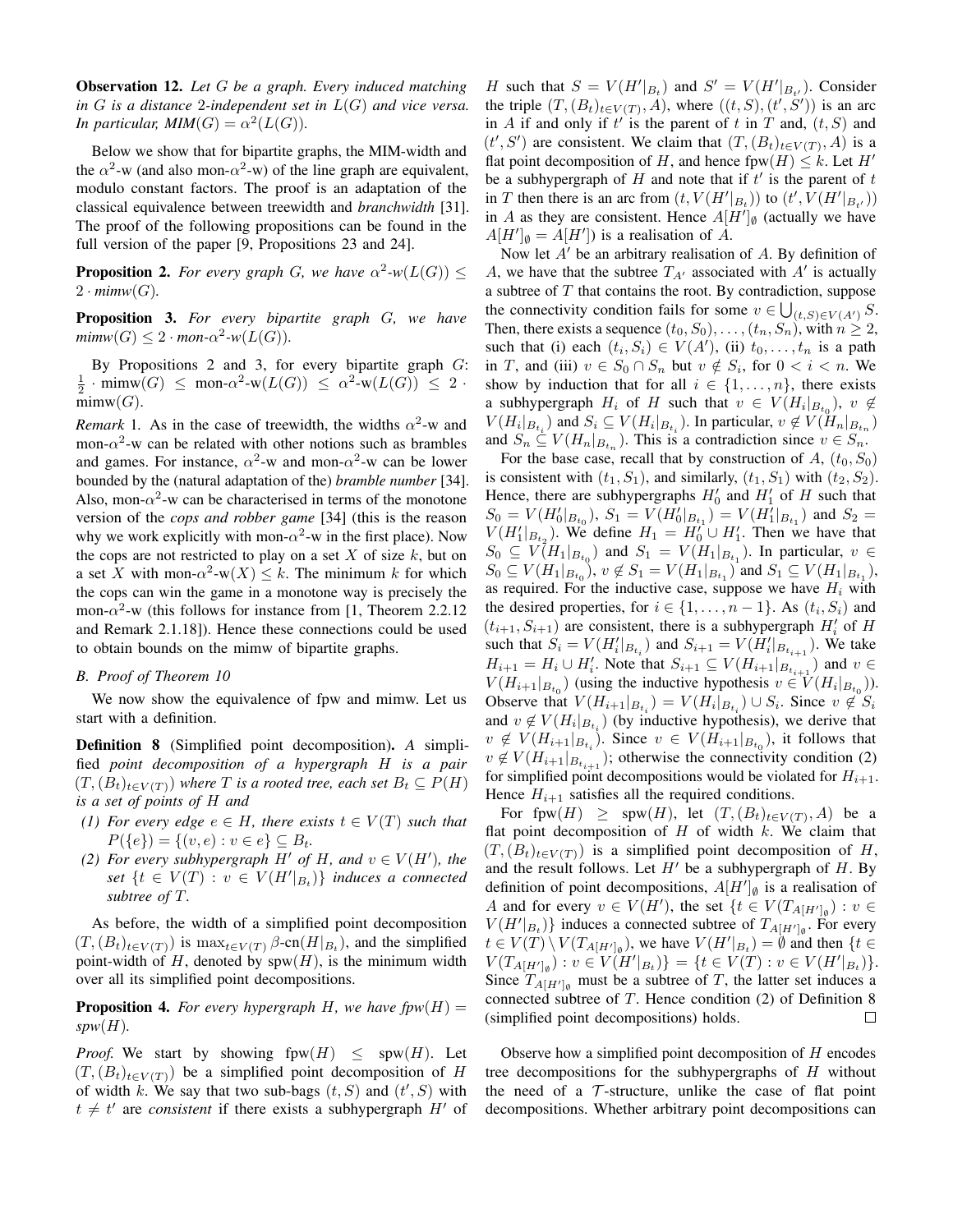also be captured by a notion of decomposition that does not use  $\tau$ -structures explicitly is an interesting question which we leave for future work.

For a hypergraph H, we define the *point graph* of H, denoted by  $pg(H)$ , as  $pg(H) := (P(H), \{ \{ (v, e), (v', e') \} :$  $v = v'$  or  $e = e'$ }). Note that the point graph  $pg(H)$  of H is isomorphic to  $L(inc(H))$ . There is a known duality between  $\beta$ -cn and MIM (see e.g. [6, Theorem 2.18]):

Observation 13. *For every hypergraph* H*, we have*  $\beta$ -cn(H) = MIM(inc(H)). By Observation 12, we have  $\beta$ *-cn*(*H*) =  $\alpha^2(pg(H))$ .

**Proposition 5.** *For every hypergraph* H, we have  $spw(H) \le$  $\alpha^2$ -w(pg(H)) and  $\alpha^2$ -w(pg(H))  $\leq 2 \cdot spw(H)$ .

*Proof.* For spw $(H) \le \alpha^2$ -w $(pg(H))$ , let  $(T, (B_t)_{t \in V(T)})$  be a tree decomposition of  $pg(H)$  of  $\alpha^2$ -width k. We claim that  $(T,(B_t)_{t\in V(T)})$  is a simplified point decomposition of H of width k. By Observation 13, we have  $\beta$ -cn $(H|_{B_t}) =$  $\alpha^2(pg(H|_{B_t})) = \alpha^2(pg(H)[B_t]) = \alpha^2_{pg(H)}(B_t)$ , for every  $t \in V(T)$ . Hence, the width of  $(T,(\tilde{B}_t)_{t \in V(T)})$  is k. For condition (1) of Definition 8, let  $e \in H$  and note that the set  $\{(v, e) \in P(H) : v \in e\}$  forms a clique in  $pg(H)$ . Hence, there exists  $t \in V(T)$  such that  $\{(v, e) \in P(H) : v \in e\} \subseteq B_t$ . Towards a contradiction, suppose that condition (2) of Definition 8 is violated, i.e., there is a subhypergraph  $H'$  of  $H$ , a vertex  $v \in V(H')$  and distinct nodes  $t_1, t_2, t_3 \in V(T)$ such that  $t_3$  is in the unique path from  $t_1$  to  $t_2$  in  $T$ , and  $v \in V(H'|_{B_{t_1}}) \cap V(H'|_{B_{t_2}})$  but  $v \notin V(H'|_{B_{t_3}})$ . In particular, there exist edges  $e_1, e_2 \in H'$  such that  $(v, e_1) \in$  $B_{t_1}$ ,  $(v, e_2) \in B_{t_2}$  and  $\{(v, e_1), (v, e_2)\} \cap B_{t_3} = \emptyset$ . Since  $\{(v, e_1), (v, e_2)\}\$ is an edge in  $pg(H)$ , there is a node  $t \in V(T)$ such that  $\{(v, e_1), (v, e_2)\}\subseteq B_t$ . Using the connectivity of the tree decomposition  $(T,(B_t)_{t\in V(T)})$ , we obtain that  $\{(v, e_1), (v, e_2)\}\cap B_{t_3} \neq \emptyset$ ; a contradiction.

For  $\alpha^2$ -w $(pg(H)) \leq 2 \cdot spw(H)$ , let  $(T, (B_t)_{t \in V(T)})$  be a simplified point decomposition of  $H$  of width  $k$ . We define  $T'$ to be the tree obtained from  $T$  by subdividing every edge in  $E(T)$ , i.e., replacing every edge  $e = \{t_1, t_2\} \in E(T)$  by two edges  $\{t_1, t_e\}$  and  $\{t_e, t_2\}$ , where  $t_e$  is a fresh node. For  $t \in$  $V(T')$ , we define  $B'_t := B_t$ , if  $t \in V(T)$ , or  $B'_t := B_{t_1} \cup B_{t_2}$ , if  $t = t_e$  with  $e = \{t_1, t_2\}.$ 

We claim that  $(T', (B_t')_{t \in V(T')})$  is a tree decomposition of  $pq(H)$ . First note that, for every point  $(v, e)$  in H, by condition (1) of simplified point decompositions, there is  $t \in V(T) \subseteq$  $V(T')$ , such that  $(v, e) \in B_t = B'_t$ , and hence condition (i) of tree decompositions holds. For condition (ii), suppose  $(v, e)$  and  $(v', e)$  are points with  $v \neq v'$ . Again by condition (1), we obtain that there is  $t \in V(T) \subseteq V(T')$ , such that  $\{(v, e), (v', e)\}\in B_t = B'_t$ . Now suppose that  $(v, e)$  and  $(v, e')$  are points with  $e \neq e'$  and pick  $t, t' \in V(T)$  such that  $(v, e) \in B_t$  and  $(v, e') \in B_{t'}$ . By applying condition (2) of simplified point decompositions to the subhypergraph  $H' = \{e, e'\}$ , we have that  $\{(v, e), (v, e')\} \cap B_s \neq \emptyset$ , for every  $s \in V(T)$  in the unique path from t to t' in T. In particular, there is an edge  $\hat{e} = \{s_1, s_2\}$  in this path such that  $(v, e) \in$ 

 $B_{s_1}$  and  $(v, e') \in B_{s_2}$ . It follows that  $\{(v, e), (v, e')\} \subseteq B'_{t_2}$ , for  $t_{\hat{e}} \in V(T')$ , and hence condition (ii) holds. For a point  $(v, e)$  of H, condition (iii) follows from applying condition (2) to the subhypergraph  $H' = \{e\}$ . Finally, note that, by Observation 13 and subadditivity of  $\alpha_{pg(H)}^2$ , the  $\alpha_{pg(H)}^2$ -width of  $(T', (B_t')_{t \in V(T')})$  is at most 2k, as required.

Theorem 10 follows from Propositions 5, 4, 2, and 3. Let us stress that given a branch decomposition  $(T, \delta)$  of  $inc(H)$ of MIM-width  $k \geq 1$ , we can efficiently compute a flat point decomposition (of polynomial size) of width at most  $2k$ . By applying the construction in the proof of Proposition 2 (and due to Proposition 5), from  $(T, \delta)$  we can efficiently compute a simplified point decomposition for  $H$  of width at most  $2k$ . Finally, the construction in the proof of Proposition 4 of a flat point decomposition from the simplified point decomposition of width 2k, in particular, of the  $\mathcal T$ -structure A, can be done in polynomial time. The main step is given two nodes  $t, t' \in$  $V(T)$ , where  $t'$  is the parent of  $t$ , and two sub-bags of the form  $(t, S_1)$  and  $(t', S_2)$ , to check whether they are consistent. This is equivalent to checking the existence of two subhypergraphs  $H_1$  and  $H_2$  with  $|H_1| \leq 2k$ ,  $|H_2| \leq 2k$ , such that (i)  $S_1 =$  $V(H_1|_{B_t}), S_2 = V(H_2|_{B_{t'}}),$  and (ii)  $V(H_1|_{B_{t'}}) \subseteq S_2$  and  $V(H_2|_{B_t}) \subseteq S_1$ . This can be checked in polynomial time.

# VII. CONCLUSIONS

We have introduced a new width that unifies  $\beta$ -acyclicity and bounded MIM-width. We have also identified a novel island of tractability for structurally restricted Max-CSPs. The main open problem is to obtain more general hypergraph properties that lead to tractability, and ultimately find the precise boundary of tractability. There are many natural hypergraph properties that generalise bounded point-width whose tractability status is unclear (from less to more general): bounded β*-hypertreewidth* (β-hw) [19], bounded β*-fractional hypertreewidth* (β-fhw), and bounded β*-submodular width* (β-subw). In particular, we have  $\beta$ -subw  $\leq \beta$ -fhw  $\leq \beta$ -hw  $\leq$  pw. For precise definitions, see the full version of the paper [9, Appendix A].

We have focused on polynomial-time solvability for Max-CSPs. Regarding *fixed-parameter tractability* (FPT), it is easy to show (see the full version [9, Appendix B]) that Marx's classification of CSPs [27] implies an FPT classification of {0,1} valued Max-CSPs and the FPT frontier is given by the classes with bounded  $\beta$ -submodular width. This classification implies that for a class of unbounded  $\beta$ -submodular width the  $\{0, 1\}$ valued, and hence the finite-valued, problem Max-CSP( $H$ , –) is not fixed-parameter (and thus not polynomial-time) tractable. Note that a collapse between bounded point-width and bounded  $\beta$ -submodular width would give us a complete classification of Max-CSPs in terms of polynomial time-solvability (and FPT). Hence, a natural research direction is to study the relationship between all these measures (pw,  $\beta$ -hw,  $\beta$ -fhw and  $\beta$ -subw). As a related result, which could be interesting in its own right, we show in the full version [9, Appendix C] that bounded β-fractional hypertreewidth collapses to bounded β-hypertreewidth.